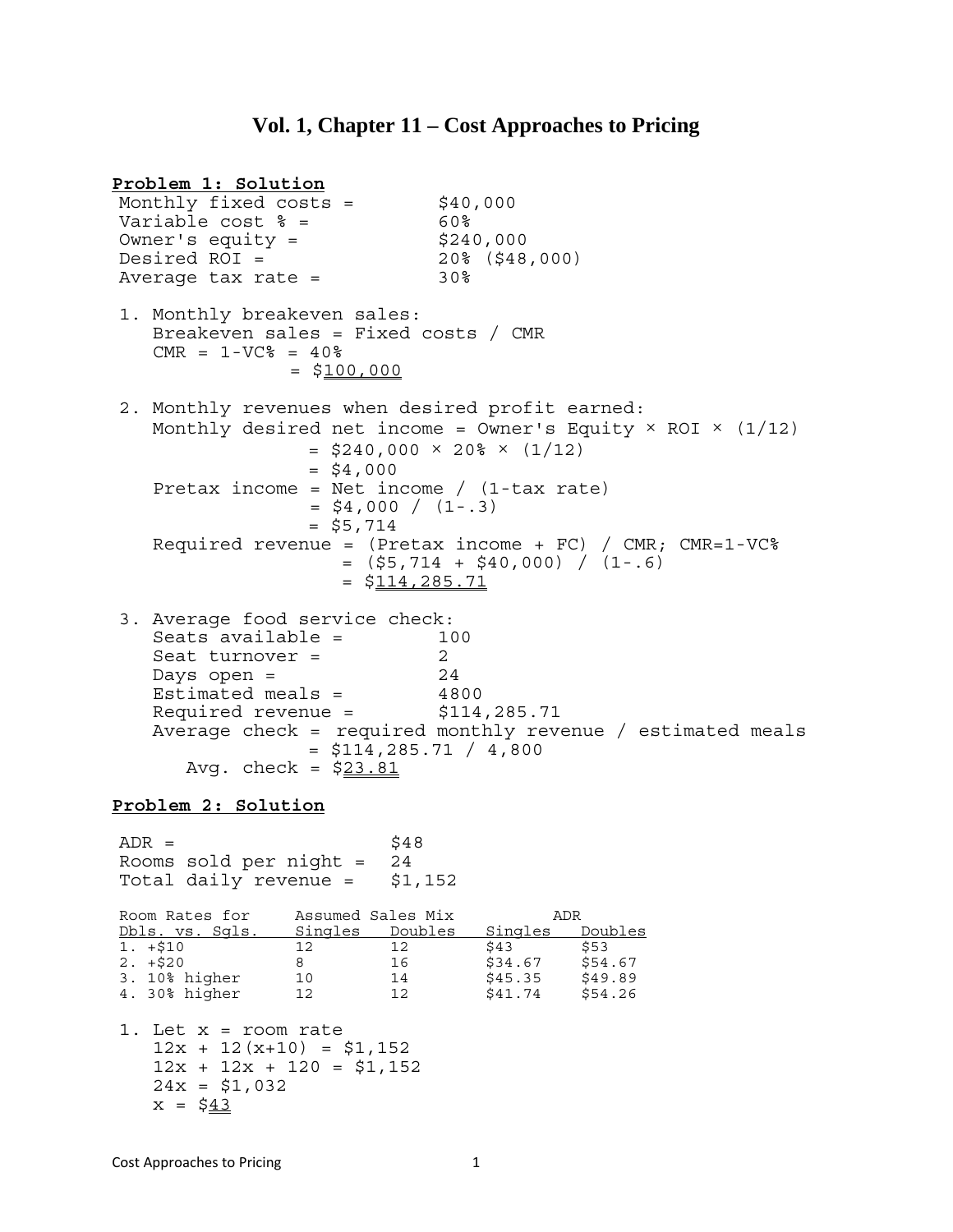**Problem 2: Solution** (continued)

- 2. Let x = room rate  $8x + 16(x+20) = $1,152$  $8x + 16x + $320 = $1,152$  $24x = $832$  $x = $34.67$
- 3. Let x = room rate  $10x + 14(1.1x) = $1,152$  $10x + 15.4x = $1,152$  $25.4x = $1,152$  $x = $45.35$
- 4. Let x = room rate  $12x + 12(1.3x) = $1,152$  $12x + 15.6x = $1,152$  $27.6x = $1,152$  $x = $41.74$

#### **Problem 3: Solution**

| Rack rate $=$             | \$80 |
|---------------------------|------|
| Marginal cost per room =  | \$15 |
| Paid Occ. $\frac{1}{6}$ = | 80%  |
| $Rooms =$                 | 100  |

- 1. Daily room revenue Rooms  $\times$  Occ  $\frac{1}{6}$   $\times$  Rack Rate  $=$  \$6,400
- 2. Daily Room Contribution Margin (Rooms × Occ % × Rack Rate)-(Rooms × Occ % × Marginal Cost)  $=$  \$5,200
- 3. Equivalent Room Occupancy ERO = Current Occ% × ((Rack Rate - Marginal Cost) /(Rack Rate  $\times$  (1-Discount Rate) - Marginal Cost))  $= 80\% \times ((\$80-15)/(\$80 \times (1-10*)-\$15))$  $= 91.23$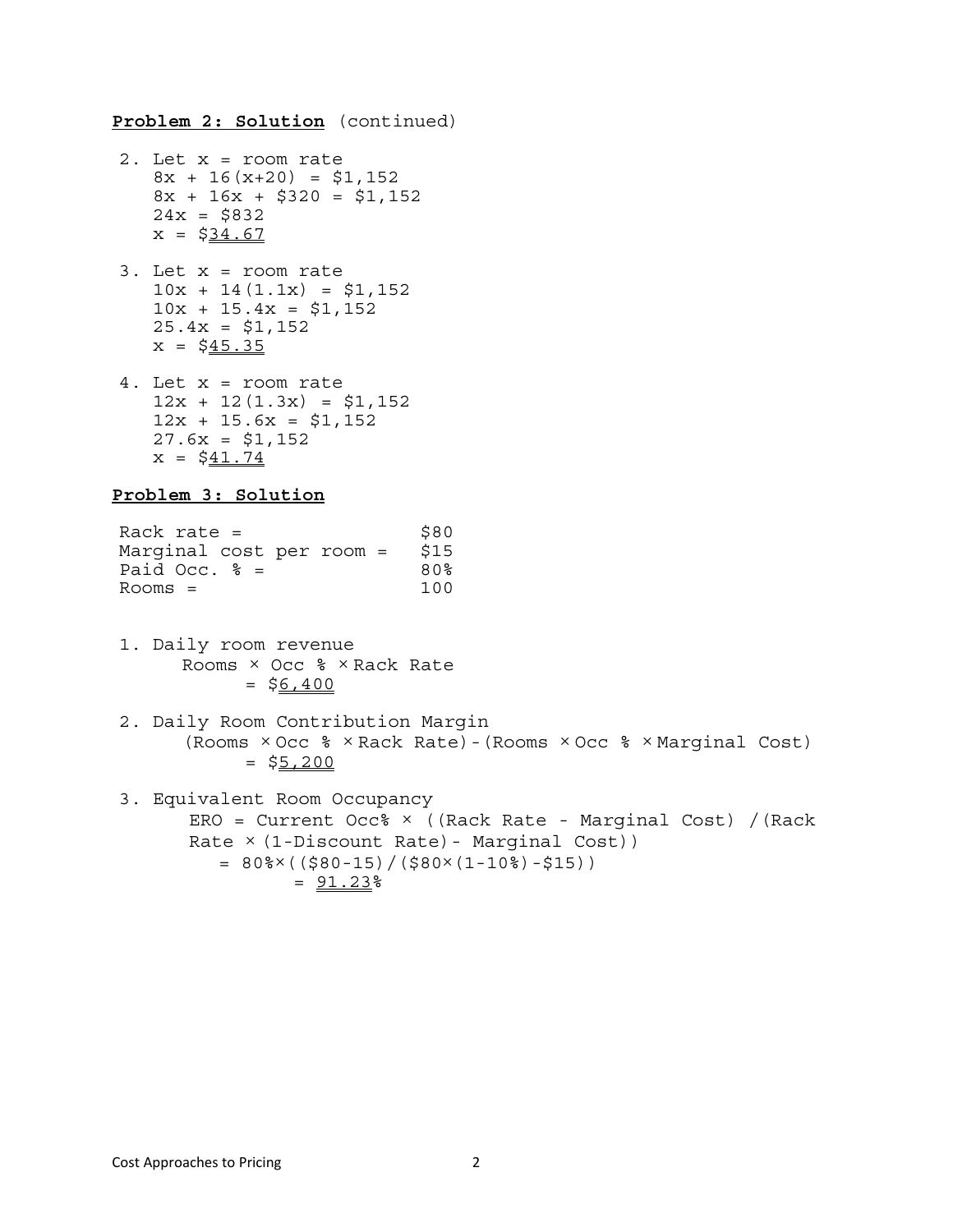#### **Problem 4: Solution**

 $\frac{1}{2}$   $\frac{2}{2}$ Net income desired = \$10,000 \$15,000  $Fixed \; costs =$  \$30,000 \$40,000 Seats available =  $100$   $100$ <br>Avq. tax rate =  $25\frac{25}{6}$   $25\frac{25}{6}$ Avg. tax rate = 25% 25% Variable cost  $\text{\$}$  = 60% 60% Seat turnover per month =  $30$  40 1. Avg. food service cover: Required revenue = (Pretax income + FC) / CMR; CMR=1-VC% Pretax income = \$10,000 /.75 = \$13,333  $=$   $( $13, 333 + $30, 000 )$  /  $.4 = $108, 333$  $$108,333 =$  Seats available  $\times$  seat turnover  $\times$  avg. check  $$108,333 = 100 \times 30 \times \text{Avg. check}$ Avg. check =  $$36.11$ 2. Avg. food service cover: Required revenue =  $(Pretax income + FC) / CMR$ ;  $CMR=1-VC$ <sup>8</sup> Pretax income =  $$15,000 / .75 = $20,000$  $=$  (\$20,000 + \$40,000) /  $.4 =$  \$150,000  $$150,000 =$  Seats available  $\times$  seat turnover  $\times$  avq. check  $$150,000 = 100 \times 40 \times avg. check$ Avg. check =  $$37.50$ **Problem 5: Solution**  $Investment =$  \$500,000 Variable Cost  $\text{\$}$  = 60% Monthly Fixed Costs =  $$30,000$ Monthly Covers = 10,000 Average Tax Rate  $=$  20% 1. Average food service check to break even:  $B/E = FC / CMR; CMR=1-VC$ %  $B/E = 30,000 / .4 = $75,000$  $$75,000 = \text{Covers} \times \text{avg}$ . check  $$75,000 = 10,000 \times avg. check$ Avg. check =  $$7.50$ 2. Average food service check for a profit of \$5,000: Revenue =  $(Pretax income + FC) / CMR$ ;  $CMR=1-VC$ <sup>8</sup> Pretax income = \$5,000 / .8 = \$6,250 Revenue =  $(56, 250 + 530, 000) / .4 = 590, 625$  $$90,625 = \text{Covers} \times \text{avg}$ . check  $$90,625 = 10,000 \times avg. check$ Avg. check =  $$9.06$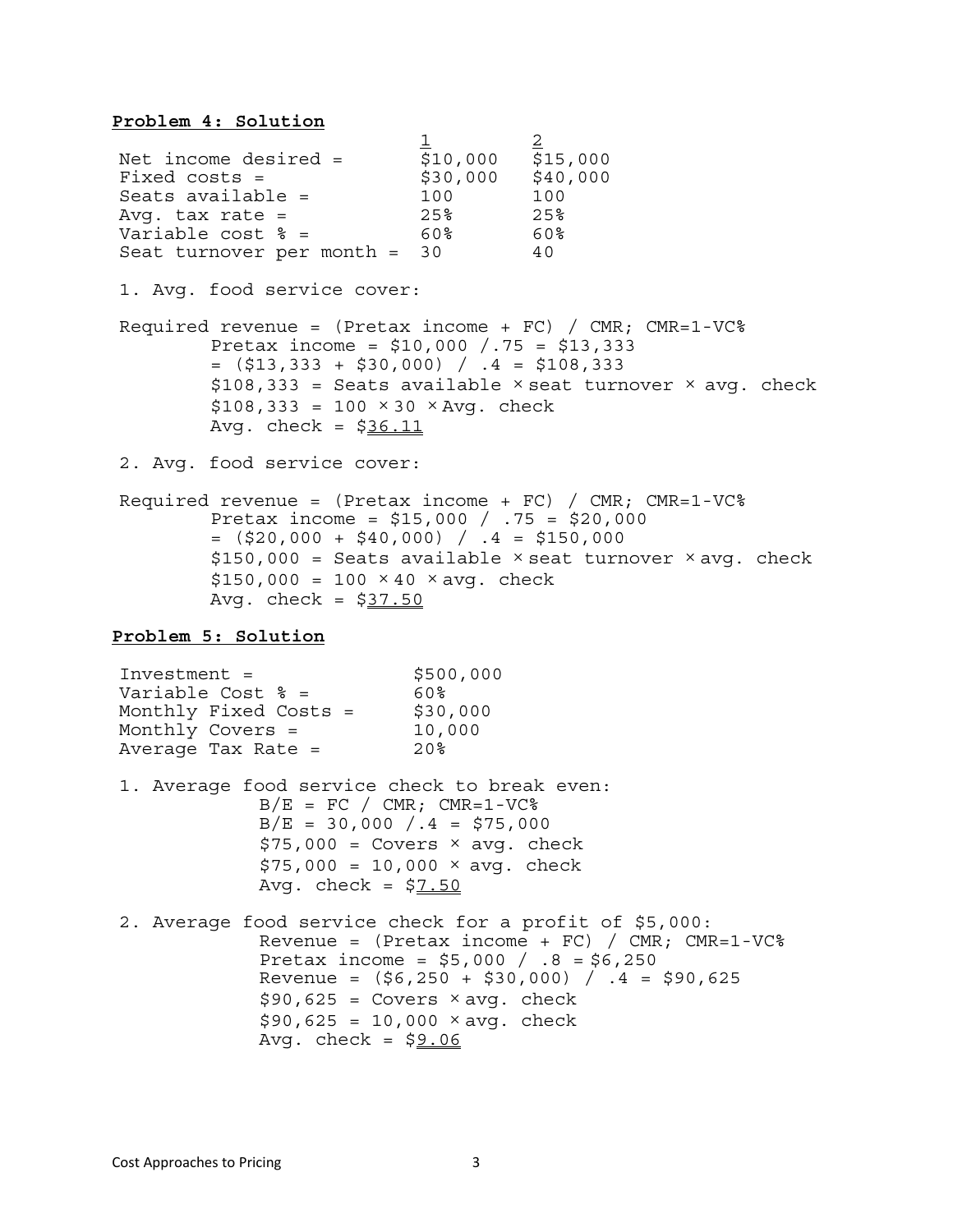### **Problem 6: Solution**

1. Required ADR Net Income  $\begin{array}{c}\n\text{Net Income} \\
\text{Theta} \\
\text{St} \\
\text{St} \\
\text{St} \\
\text{St} \\
\text{St} \\
\text{St} \\
\text{St} \\
\text{St} \\
\text{St} \\
\text{St} \\
\text{St} \\
\text{St} \\
\text{St} \\
\text{St} \\
\text{St} \\
\text{St} \\
\text{St} \\
\text{St} \\
\text{St} \\
\text{St} \\
\text{St} \\
\text{St} \\
\text{St} \\
\text{St} \\
\text{St} \\
\text{St} \\
\text{St} \\
\text{St} \\
\text{St} \\
\text{St} \\
\text{St} \\
\text{$  $$571,429$   $$400,000/(1 - .3)$ <br>240.000 \$2.000.000(.12) Interest Expense 240,000 \$2,000,000(.12) Other Fixed Charges 600,000 Other Profit (10,000) \$1,401,429  $X = 1,401,429 + .05X + .25X + .05X + 200,000$  $X = 2,463,736$ Management Fees \$123,187 2,463,736(.05)<br>
Rooms Dept. Expenses \$615,934 2,463,736(.25)<br>
UOE \$323,186 2,463,736(.05)<br>
Total Revenue Rooms Dept. Expenses \$615,934 2,463,736(.25) UOE \$323,186 2,463,736(.05) + 200,000 Total Revenue  $$2,463,736$ Rooms Sold 38,325 .7(150) × 365 ADR  $\frac{$64.29}{$2,463,736/38,325}$ 2. Doubles Sold 30,660 38,325(.8) Singles Sold<br>ADR for doubles  $$68.29$  7,665X + 30,660(X + 20) = 2,463,736

#### **Problem 7: Solution**

1. Price elasticity of demand

|              | Formula                                                     | Result |
|--------------|-------------------------------------------------------------|--------|
| Super Burger | $[(450 - 400)/450]/[(5.45 - 4.95)/4.95]$ 1.1                |        |
|              | Golden Chicken [(1,000-800)/800]/[(6.45 - 5.95)/6.45] 3.225 |        |
|              | Ocean Delight $[(600 - 400)/600]/[(6.95 - 6.45)/6.45]$ 4.3  |        |

2. The price elasticity of demand for each item is greater than one. These results suggest the demand is elastic for each item and the fall off in demand was greater than the percentage price increase. Therefore, Kay Rae should carefully consider rolling back the prices to increase demand.

 $X = $48.29$ 

### **Problem 8: Solution**

- 1.  $(100/3,000) \div (0.5/8.75) = .58$
- 2. Based on the above calculations, demand is inelastic, since .58 is less than 1. A one-percent change in price would result in a less than one percent change in demand.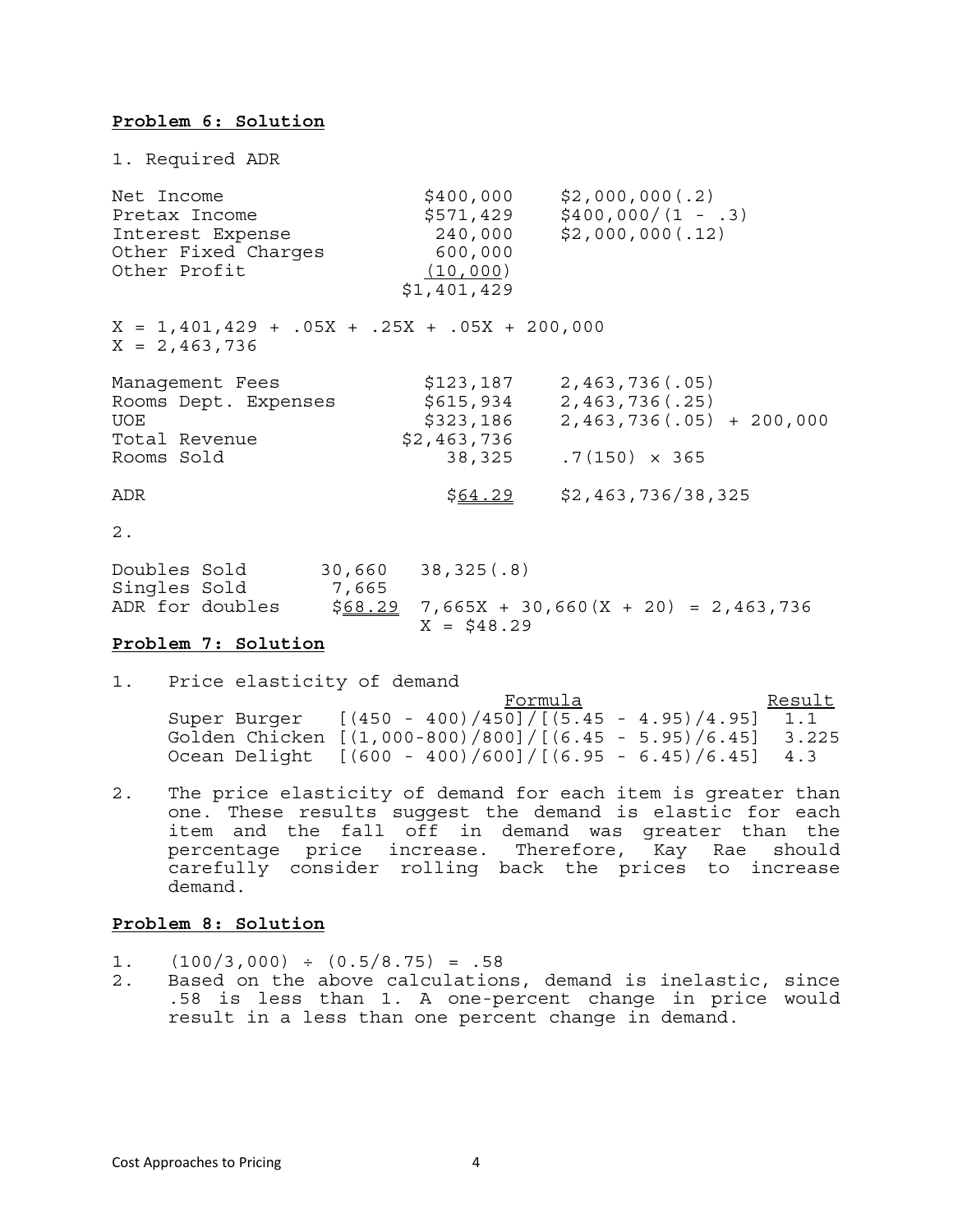## **Problem 9: Solution**

| 1. | Net income              | $.15 \times \$1,000,000$                |     | $=$ \$<br>150,000 |
|----|-------------------------|-----------------------------------------|-----|-------------------|
| 2. | After-tax income        | $$150,000 / (1 - .4)$                   | $=$ | 250,000           |
| 3. | Interest expense        | $$2,400,000 \times .08$                 | $=$ | 192,000           |
|    | <b>FBIT</b>             |                                         |     | \$442,000         |
| 4. | Fixed charges           |                                         |     |                   |
|    | Property taxes          | \$120,000                               |     |                   |
|    | Insurance               | 30,000                                  |     |                   |
|    | Depreciation-building   | 50,000                                  |     |                   |
|    | Depreciation-equipment  | 100,000                                 |     | \$300,000         |
|    | Gross operating profit  |                                         |     | 742,000           |
| 5. | Undistributed operating |                                         |     |                   |
|    | expenses (fixed)        |                                         |     | 300,000           |
|    |                         |                                         |     | 1,042,000         |
| 6. | Rooms cost              | 30,000                                  |     | 30,000            |
|    |                         |                                         |     | 1,072,000         |
| 7. | Room sales              | $$1,072,000 / (1 - .25)$                |     | 1,429,333         |
| 8. | Rooms available         | $50 \times 365 \times .7$               |     | 12,775            |
| 9. |                         | Average daily rate \$1,429,333 / 12,775 |     | 111.89<br>S.      |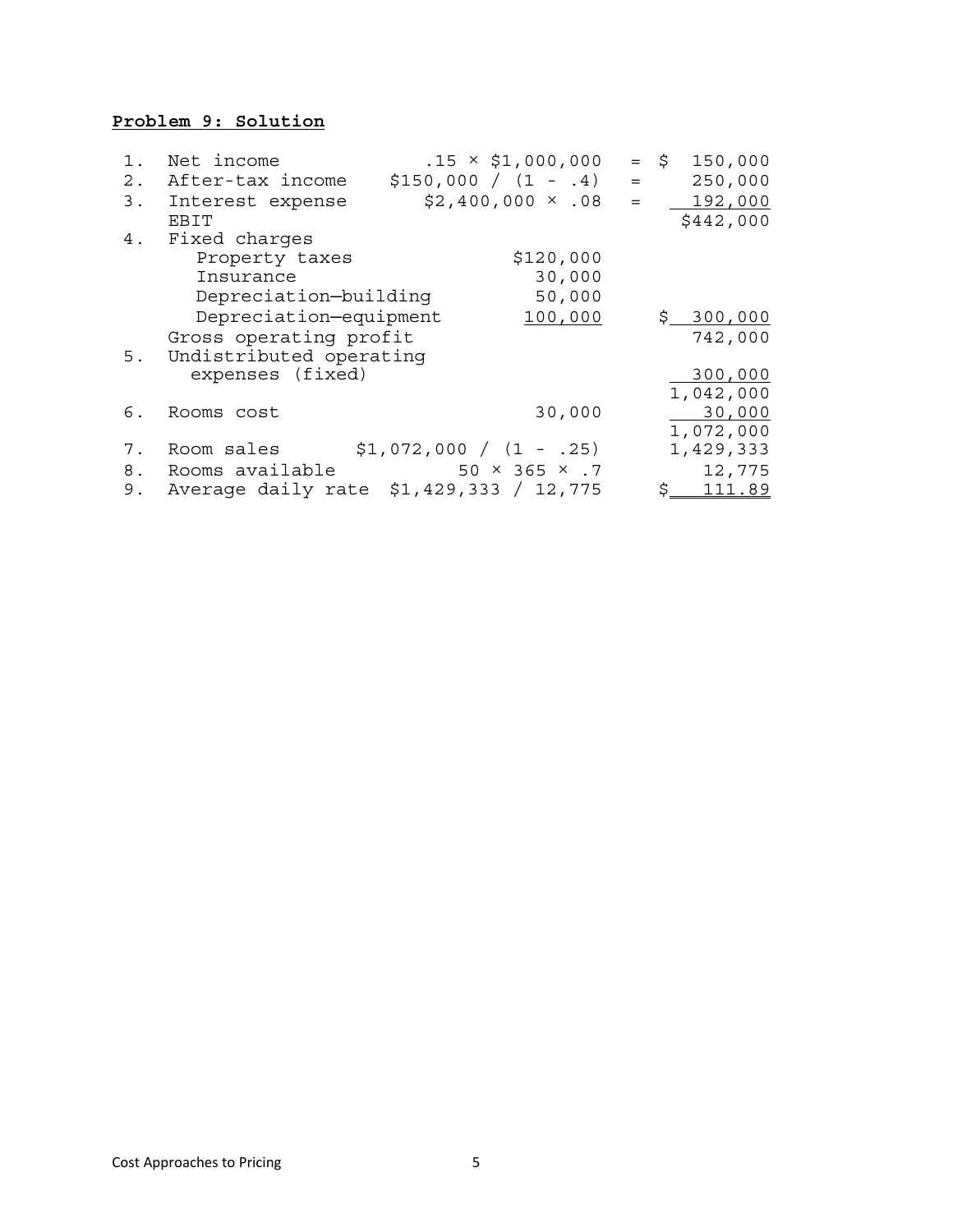## **Problem 10: Solution**

Part 1

| Required funds:<br>Cost of motel<br>Working capital<br>Total<br>Source of funds:<br>Loan<br>Equity<br>Total | \$750,000<br>50,000<br>\$800,000<br>\$400,000<br>400,000<br><u>\$800,000</u> |  |
|-------------------------------------------------------------------------------------------------------------|------------------------------------------------------------------------------|--|
| Calculation of average price/room:                                                                          | Calculation<br>Amount                                                        |  |
| Net income                                                                                                  | \$400,000(.15)<br>\$ <u>60,000</u>                                           |  |
| Pretax income                                                                                               | \$60,000<br>\$80,000<br>$1 - .25$                                            |  |
| Interest expense<br>\$400,000(.10)                                                                          | 40,000                                                                       |  |
| Other unallocable expenses<br>Direct expenses (room)<br>30(.8)(365)(7)                                      | 480,000<br>61,320                                                            |  |
| Total rooms revenue                                                                                         | \$661,320                                                                    |  |
| Rooms $sold = .8(365)(30) = 8,760$                                                                          |                                                                              |  |
| Average room rate = $Room$ revenue = $661,320$ = \$75.49<br>Rooms sold                                      | 8,760                                                                        |  |
| <u>Part 2</u>                                                                                               |                                                                              |  |
| Doubles sold = Rooms sold(.4) = $8,760(.4) = 3,504$                                                         |                                                                              |  |
| $5,256x + 3,504(510 + x) = 5661,320$<br>$5,256x + $35,040 + 3,504x = $661,320$<br>$8,760x = $626,280$       | $x = $71.49$ (singles)                                                       |  |
| Doubles = $$81.49$                                                                                          |                                                                              |  |
| Part 3                                                                                                      |                                                                              |  |
| $$661,320 - $20,000 = $641,320$                                                                             |                                                                              |  |
| $$641,320 = $73.21$<br>8,760                                                                                |                                                                              |  |
| $$75.49 - $73.21 = $2.28$                                                                                   |                                                                              |  |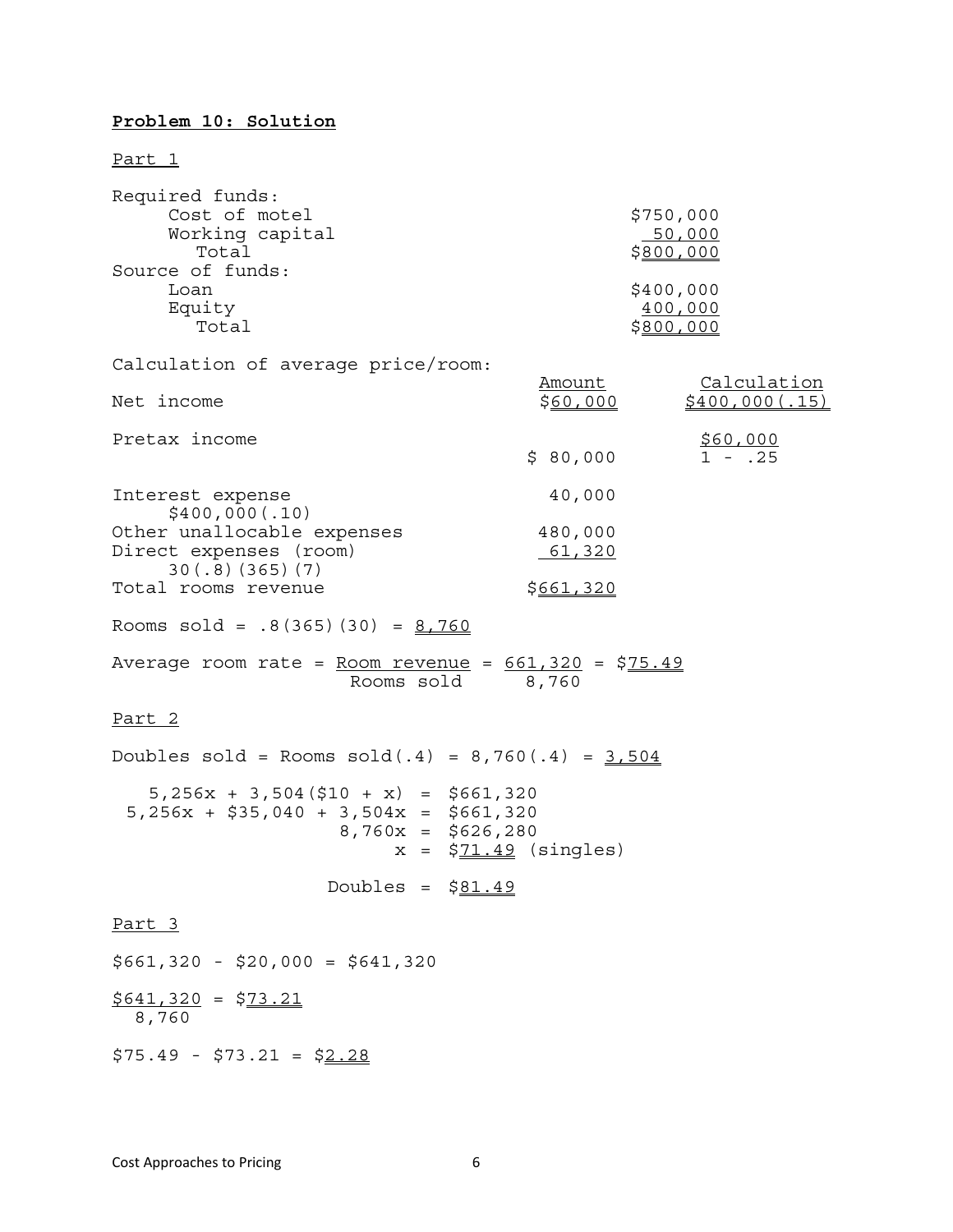## **Problem 11: Solution**

| 1.                                       |                  |                                                                       |
|------------------------------------------|------------------|-----------------------------------------------------------------------|
| <b>Required Funds:</b>                   |                  |                                                                       |
| <b>Cost of Motel</b>                     | \$10,000,000     |                                                                       |
| <b>Working Capital</b>                   | 200,000          |                                                                       |
| Total                                    | \$10,200,000     |                                                                       |
| Source of Funds:                         |                  |                                                                       |
| Loan                                     | \$8,000,000      |                                                                       |
| Equity                                   | 2,200,000        |                                                                       |
| Total                                    | \$10,200,000     |                                                                       |
|                                          |                  |                                                                       |
| <b>Calculation of Average Price/Room</b> |                  |                                                                       |
|                                          | <u>Amount</u>    | <b>Calculations</b>                                                   |
| Net Income                               | \$               | 330,000 2,200,000(.15)                                                |
| Pretax Income                            | \$               | $471,429$ NI / (1 - .3)                                               |
| <b>Interest Expense</b>                  | \$<br>960,000    | 8,000,000(.12)                                                        |
| <b>Other Unallocated Expenses</b>        | \$1,200,000      |                                                                       |
| less Restaurant Contribution             | \$(100,000)      |                                                                       |
| Rooms Department Income                  | \$2,861,429      |                                                                       |
| Rooms Expense                            | \$ 840,357       | $X = 2,861,429 + 100,000 + .2X$                                       |
| <b>Rooms Sales</b>                       | \$3,701,786      |                                                                       |
| <b>Rooms Sold</b>                        |                  | $25,550$ .7(100) $\times$ 365                                         |
| Average Room Rate                        | \$ <u>144.88</u> | 3,701,786/25,550                                                      |
|                                          |                  |                                                                       |
| 2. Single/ Double Rates                  |                  |                                                                       |
| <b>Doubles Sold</b>                      | 20,440           | 25,550(.8)                                                            |
| <b>Singles Sold</b>                      | 5,110            |                                                                       |
|                                          |                  |                                                                       |
| Single Rate                              |                  | $$120.74$ 5,110X + 20,440(X + .25X) = 3,701,786                       |
| Double Rate                              | \$ <u>150.93</u> | $120.74 \times 1.25$                                                  |
|                                          |                  |                                                                       |
| 3. New average room rate                 |                  |                                                                       |
| <b>Restaurant loss</b>                   | \$<br>50,000     |                                                                       |
|                                          |                  | New rooms revenue w/o expenses 3,011,429 2,861,429 + 100,000 + 50,000 |
| Rooms Expense                            | 877,857          | $X = 3,011,429 + 100,000 + .2X$                                       |
| <b>Rooms Sales</b>                       | \$3,889,286      |                                                                       |
| <b>Rooms Sold</b>                        |                  |                                                                       |
|                                          | 25,550           |                                                                       |
| Average Room Rate                        | \$152.00         | 3,889,286 / 25,550                                                    |
|                                          |                  |                                                                       |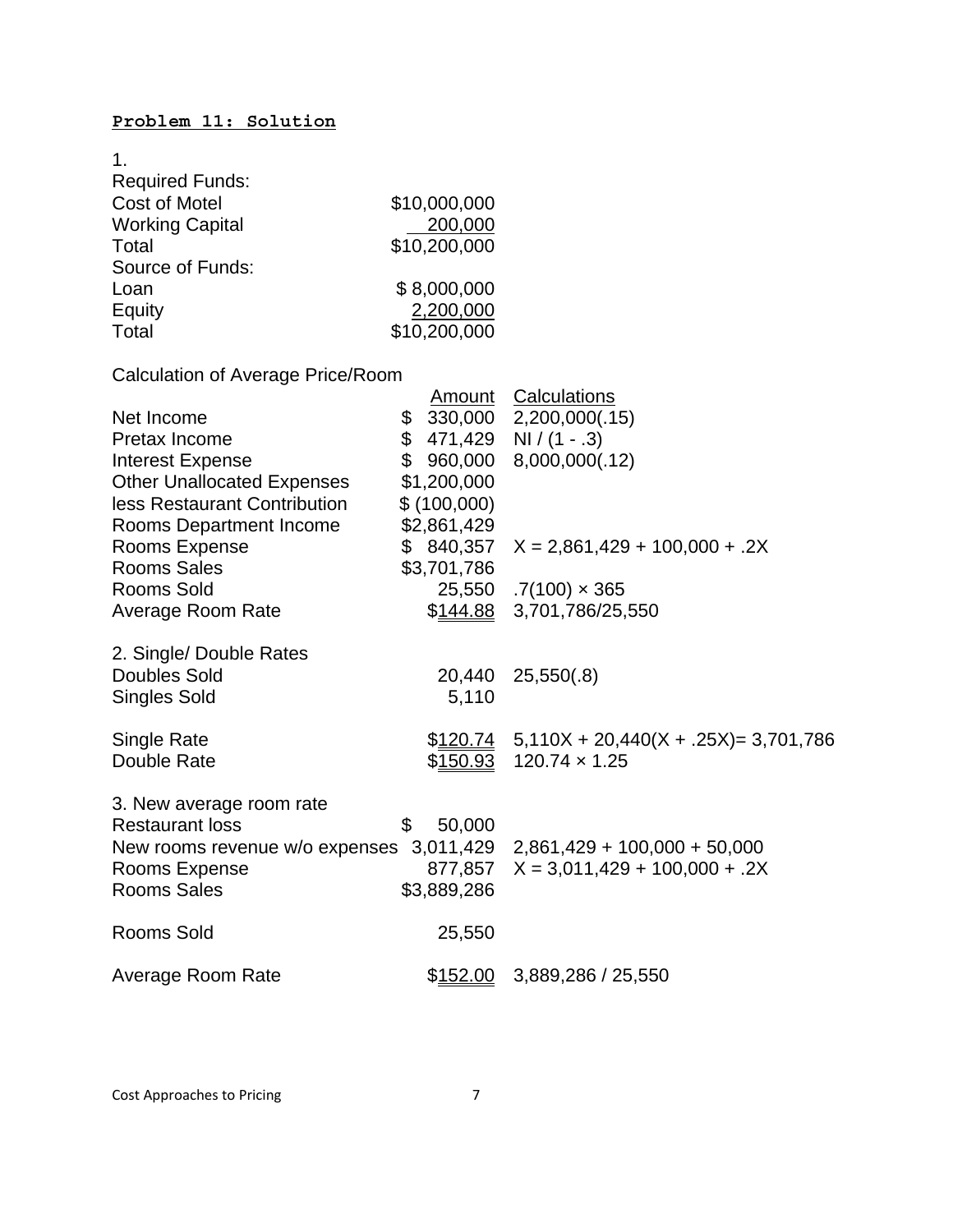#### **Problem 12: Solution**

1. Average dinner check:

The calculation is based on the assumptions that interest expense and depreciation are in addition to the \$100,000 of occupation costs and that controllable costs of \$750,000 do not include the cost of food sold.

Desired profits  $$500,000 \times .15$  \$ 75,000.00 Pretax profits  $$75,000/(1 - tax rate)$  115,384.62 Interest expense  $$500,000 \times .1$  50,000.00 Depreciation 60,000.00 Other occupational costs 100,000.00 Controllable costs 750,000.00 Profits plus expenses except cost of sales 1,075,384.62 Food revenue  $\underline{\$1,075,385}$  1,654,437.87 1 - cost of food sold %

Average dinner check: Food revenue/expected meals to be served =  $$35.58$ 

Expected meals to be served: Seat turnover  $\times$  number of seats  $\times$  days open = 46,500

2. Profits plus expenses except cost of sales as determined in Part 1 above:  $$1,075,384.62$ Less: other pretax profits (20,000.00) Required profits and expenses related to meals 1,055,384.62 Required food revenue\* 1,623,668.64

\*Required profits, etc./(1 - food cost %)

Average dinner check = \$34.92

Thus, the average dinner check could be reduced from \$35.58 to \$34.92, or by only \$.66.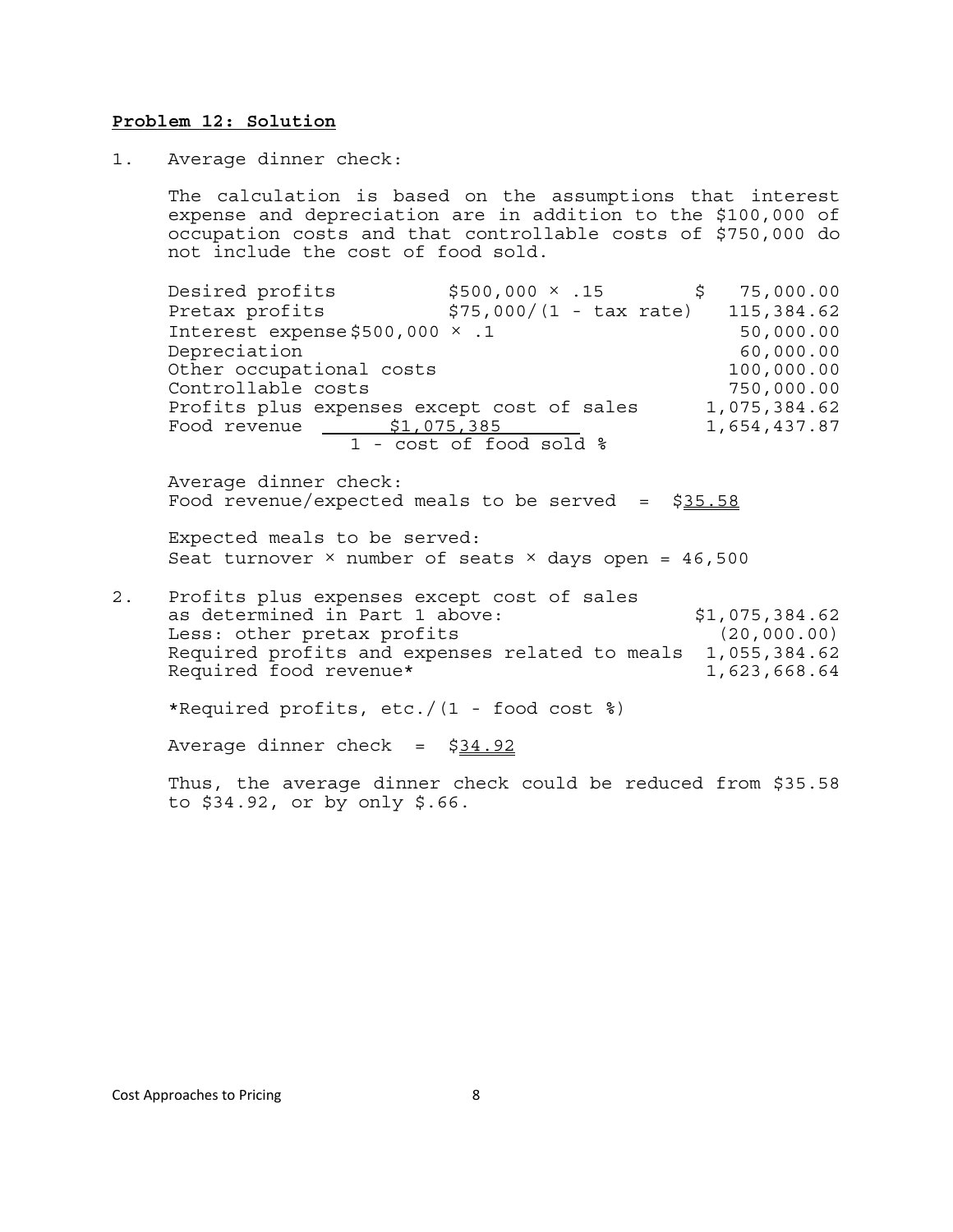## **Problem 13: Solution**

| Average price per meal<br>1. |               |                            |
|------------------------------|---------------|----------------------------|
|                              | <u>Amount</u> | <b>Calculations</b>        |
| Net Income                   | \$<br>45,000  | 300,000(.15)               |
|                              |               |                            |
| Pretax income                | \$<br>60,000  | $45,000/(1-.25)$           |
| <b>Interest Expense</b>      | 40,000        | 400,000(.1)                |
| <b>Fixed Charges</b>         | 100,000       |                            |
| <b>Fixed Labor cost</b>      | 150,000       |                            |
| Other costs                  | 100,000       |                            |
|                              | 450,000       |                            |
|                              |               | $X = 450,000 + .3X + .15X$ |
|                              |               | $X = 818,181$              |
| Variable Labor               | 122,727       | 818,181(.15)               |
| <b>Food Costs</b>            | 245,454       | 818,181(.3)                |
| <b>Total Revenue</b>         | \$<br>818,181 |                            |
|                              |               |                            |
| <b>Total Covers</b>          | 62,600        | 2×100×313                  |
| Ave. meal price              | \$<br>13.07   | 818,181 / 62,600           |
|                              |               |                            |
| 2)                           |               |                            |
| Lunch Revenue                | \$<br>327,272 | 818,181(.4)                |
| <b>Dinner Revenue</b>        | \$<br>490,909 | 818,181(.6)                |
|                              |               |                            |
| <b>Lunch Covers</b>          | 37,560        | 1.2×100×313                |
| <b>Dinner Covers</b>         | 25,040        | $.8\times100\times313$     |
|                              |               |                            |
| Lunch Average                | \$<br>8.71    | 327,272 / 37,560           |
| Dinner Average               | \$<br>19.60   | 490,909 / 25,040           |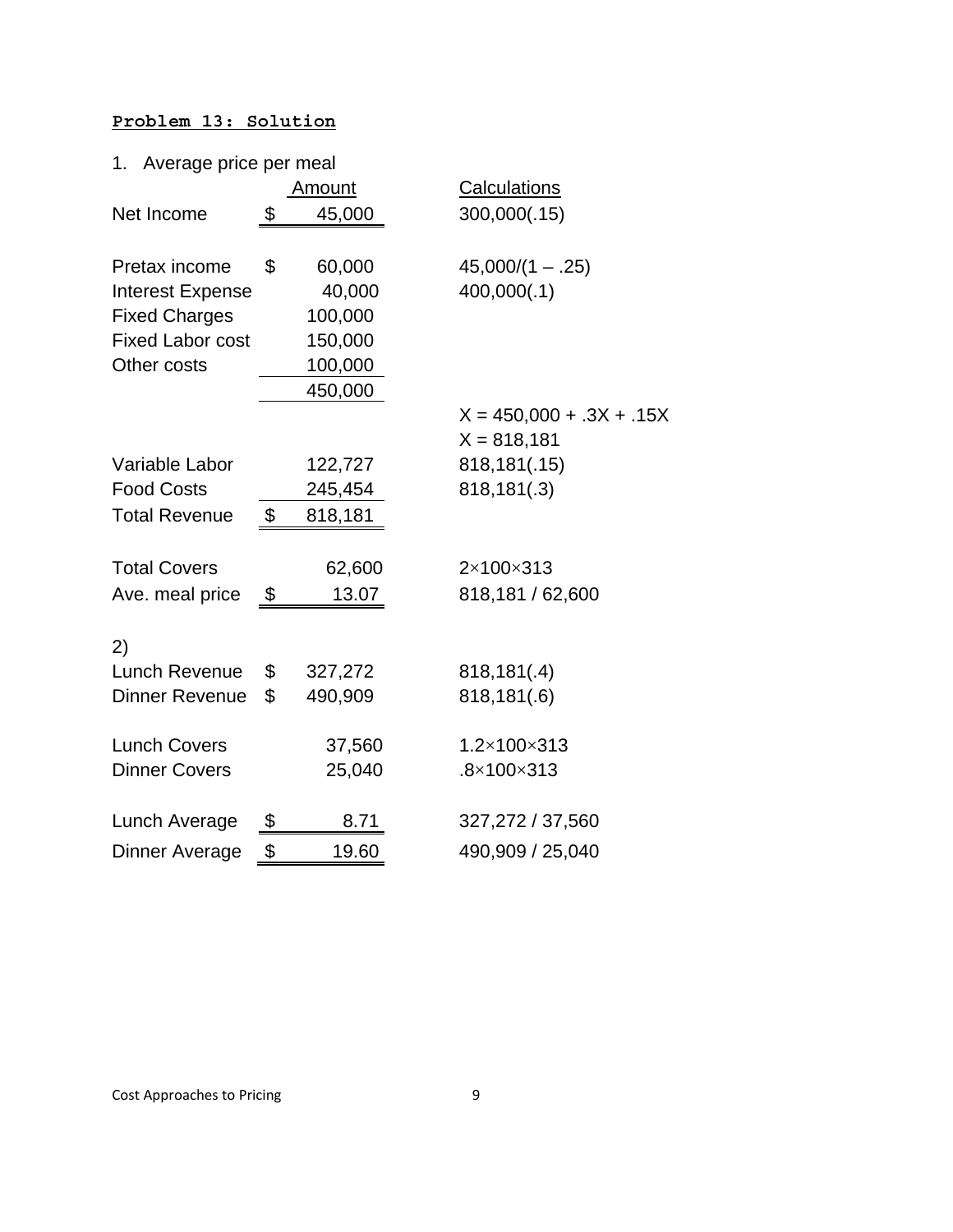## **Problem 14: Solution**

1. Total sales:

|                | Selling | Number      |              |
|----------------|---------|-------------|--------------|
|                | Price   | Sold        | Sales        |
|                |         |             |              |
| Pork Barrel    | 3.95    | 50          | Ŝ.<br>197.50 |
| Lamb Leq       | 3.75    | 40          | 150.00       |
| Chicken Breast | 3.95    | 150         | 592.50       |
| Burger Delight | 3.45    | 300         | 1,035.00     |
| Super Burger   | 4.95    | 190         | 940.50       |
| Roast Beef     | 4.95    | 250         | 1,237.50     |
| Ocean Catch    | 4.45    | 200         | 890.00       |
| Tuna Salad     | 3.50    | 175         | 612.50       |
| Eqq Salad      | 3.25    | 150         | 487.50       |
| Cheese Mix     | 2.95    | 60          | 177.00       |
|                |         | Total sales | \$6,320.00   |

### 2. Cost of sandwich sales:

|                | Cost   | Number<br>Sold | Cost of<br>Sales |
|----------------|--------|----------------|------------------|
| Pork Barrel    | \$1.30 | 50             | \$<br>65.00      |
| Lamb Leq       | 1.00   | 40             | 40.00            |
| Chicken Breast | 1.40   | 150            | 210.00           |
| Burger Delight | 0.85   | 300            | 255.00           |
| Super Burger   | 1.25   | 190            | 237.50           |
| Roast Beef     | 1.50   | 250            | 375.00           |
| Ocean Catch    | 1.20   | 200            | 240.00           |
| Tuna Salad     | 0.60   | 175            | 105.00           |
| Eqq Salad      | 0.35   | 150            | 52.50            |
| Cheese Mix     | 0.40   | 60             | 24.00            |
|                |        |                |                  |

Total cost of sandwich sales \$1,604.00

- 3. Food cost percentage Total cost of sandwich sales/total sandwich sales  $$1,604.00 \div $6,320.00 = 25.38%$
- 4. Average contribution margin for all sandwiches (Total sales - Cost of sales) ÷ number of sandwiches sold  $(\$6,320 - $1,604)$  ) 1,565 = \$3.01

Cost Approaches to Pricing 10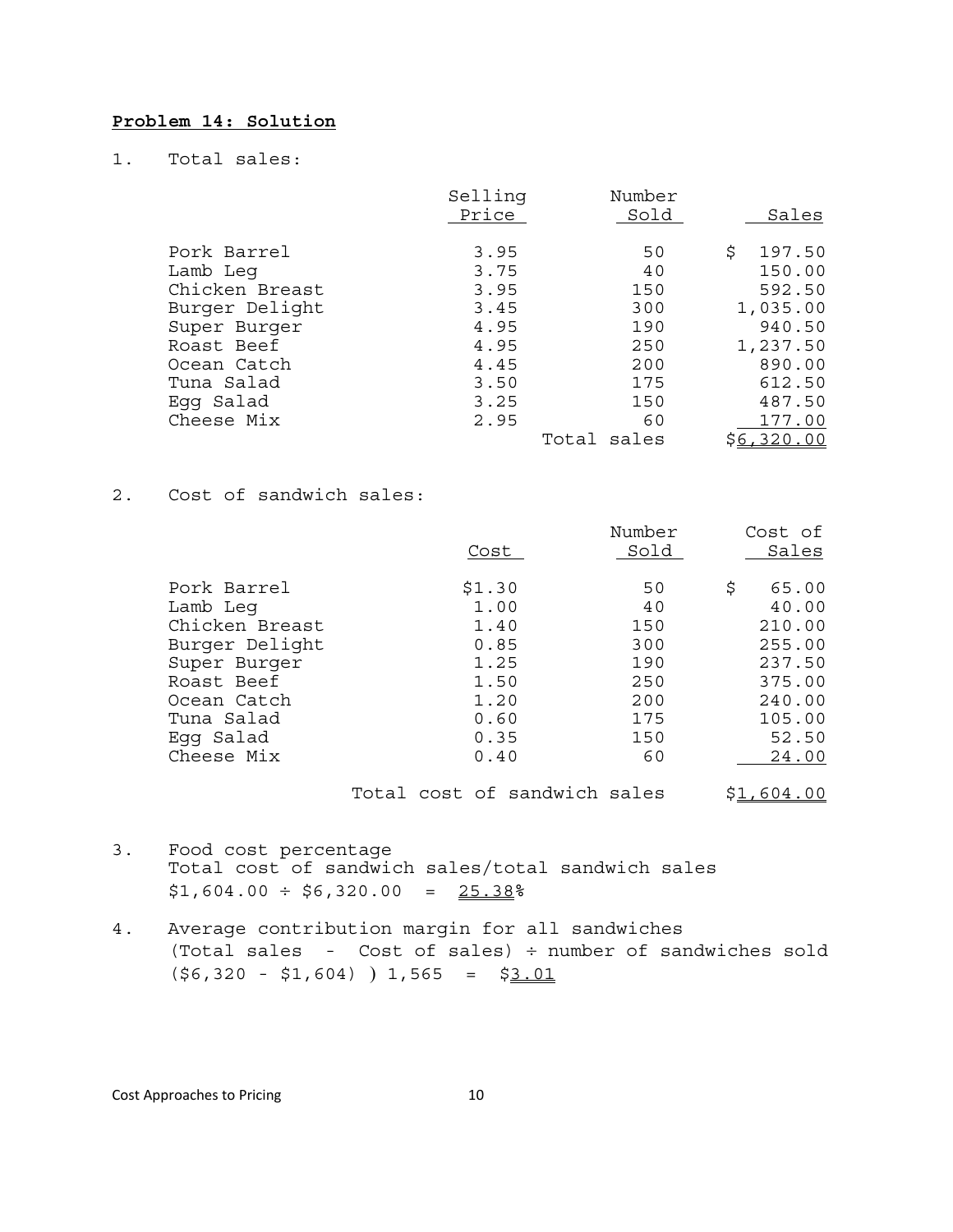## **Problem 14: Solution** (continued)

### 5. The classification of each sandwich

|                |                 | Popularity*Profitability** Classification |           |
|----------------|-----------------|-------------------------------------------|-----------|
| Pork Barrel    | L               | L                                         | dog       |
| Lamb Leg       | L               | L                                         | dog       |
| Chicken Breast | Н               | L                                         | plowhorse |
| Burger Delight | $\rm H$         | $\mathbf{L}$                              | plowhorse |
| Super Burger   | Η               | H                                         | star      |
| Roast Beef     | H               | $\rm H$                                   | star      |
| Ocean Catch    | Η               | $\rm H$                                   | star      |
| Tuna Salad     | Η               | $\mathbf L$                               | plowhorse |
| Egg Salad      | H               | $\mathbf L$                               | plowhorse |
| Cheese Mix     | L               | L                                         | dog       |
|                | Percent Sold    | Contribution                              |           |
|                | <u>to Total</u> | <u>Marqin</u>                             |           |
| Pork Barrel    | 3.19%           | \$2.65                                    |           |
| Lamb Leq       | 2.56%           | 2.75                                      |           |
| Chicken Breast | 9.58%           | 2.55                                      |           |
| Burger Delight | 19.17%          | 2.60                                      |           |
| Super Burger   | 12.14%          | 3.70                                      |           |
| Roast Beef     | 15.97%          | 3.45                                      |           |
| Ocean Catch    | 12.78%          | 3.25                                      |           |
| Tuna Salad     | 11.18%          | 2.90                                      |           |
| Egg Salad      | 9.58%           | 2.90                                      |           |
| Cheese Mix     | 3.83%           | 2.55                                      |           |
| Total          | 100.00%         |                                           |           |

\* Popularity was determined by comparing the percent sold of each sandwich to 7%.

\*\* Profitability was determined by comparing the contribution margin of each sandwich to the average contribution margin.

## **Problem 15: Solution**

1. Average room rate:

| Total cost   |             |
|--------------|-------------|
| Construction | \$5,000,000 |
| Other        | 200,000     |
| Total        | \$5,200,000 |
| Financing    |             |
| Debt         | \$3,000,000 |
| Equity       | 2,200,000   |
| Total        |             |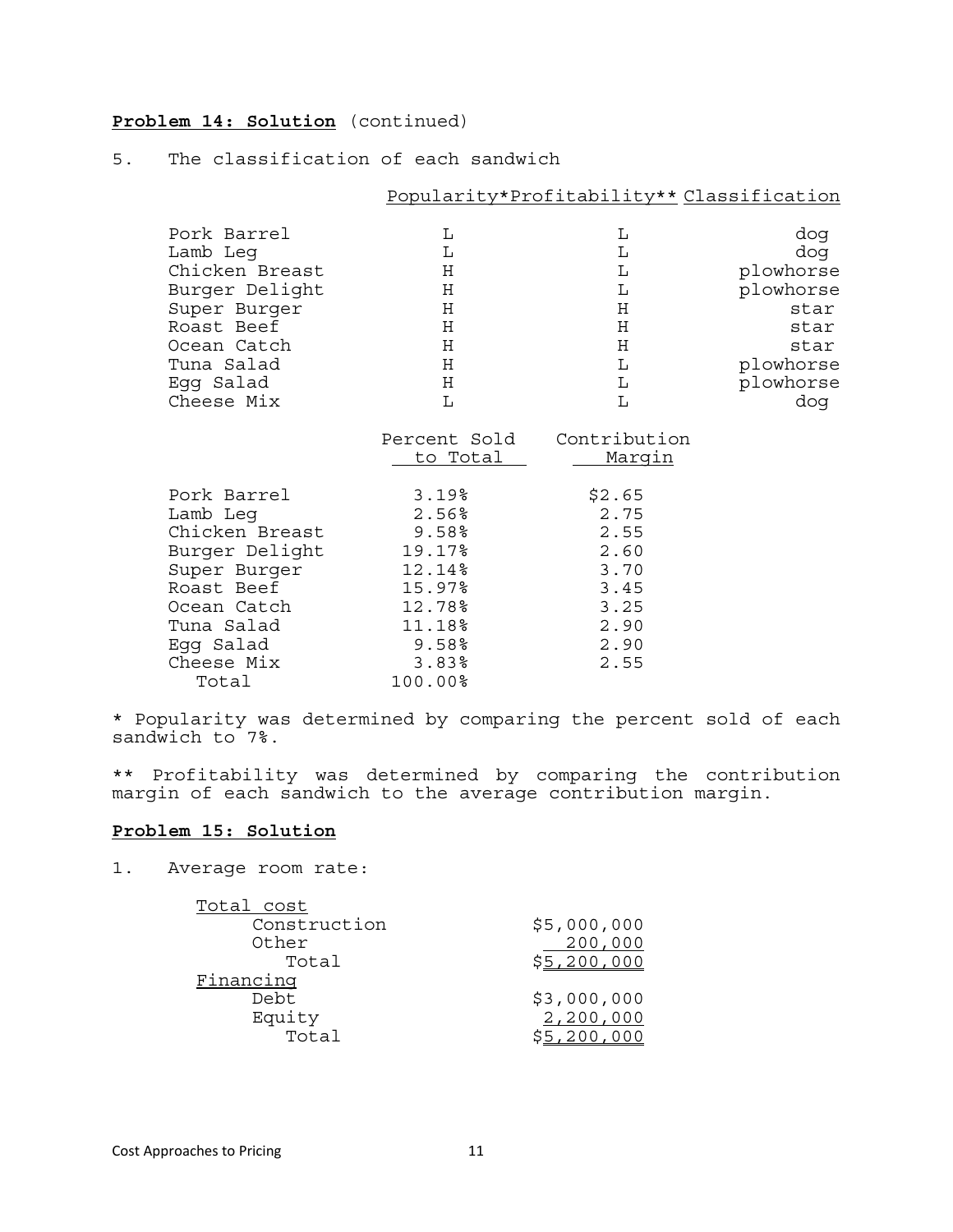## **Problem 15: Solution** (continued)

| Net income              | 2, 200, 000(.18)                | $=$ | \$396,000   |
|-------------------------|---------------------------------|-----|-------------|
| Pretax income           | $396,000 \div (1 - .25)$        | $=$ | \$528,000   |
| Amortization            | $100,000 \div 5$                | $=$ | 20,000      |
| Depreciation            | $(5,000,000 - 200,000) \div 24$ | $=$ | 200,000     |
| Interest                | $3,000,000 \times .12$          | $=$ | 360,000     |
| Other unallocable costs |                                 | $=$ | 1,500,000   |
| Food service profits    |                                 | $=$ | (300, 000)  |
| Subtotal                |                                 |     | \$2,308,000 |
| Rooms revenue*          | $$2,308,000 \div .72$           | $=$ | \$3,205,556 |
| Projected rooms sold    | .70(100)365                     | $=$ | 25,550      |
| Average room rate       | $$3,205,556 \div 25,550$        | $=$ | \$125.46    |

\*Room department costs of 25% and management fees of 3% equal 28%. Therefore, the subtotal is 72% of rooms revenue.

### 2. Modification of average room rate:

| Telephone department loss                                 | \$50,000      |
|-----------------------------------------------------------|---------------|
| divided by $(1 - \text{variable cost } \text{}) \div$ .72 |               |
|                                                           | 69,444        |
| Projected rooms sold                                      | $\div$ 25,550 |
| Increase in room rate                                     | $S = 2.72$    |

3. Average room rate for suites and doubles:

|         |         | Sales Mix    |
|---------|---------|--------------|
|         | Percent | No. of Rooms |
| Singles | 30%     | 7,665        |
| Doubles | 50      | 12,725       |
| Suites  | 20      | 5,110        |
| Total   | 100%    | 25,550       |
|         |         |              |

x = price of a single room  $.3x + .5(x + 10) + .2(1.25(x + 10)) = 125.46$  $.3x + .5x + 5 + .25x + 2.5 = 125.46$  $1.05x = 117.96$  $x = $112.34$ Price of double =  $112.34 + 10$  =  $$122.34$ Price of suite =  $122.34(1.25)$  =  $$152.93$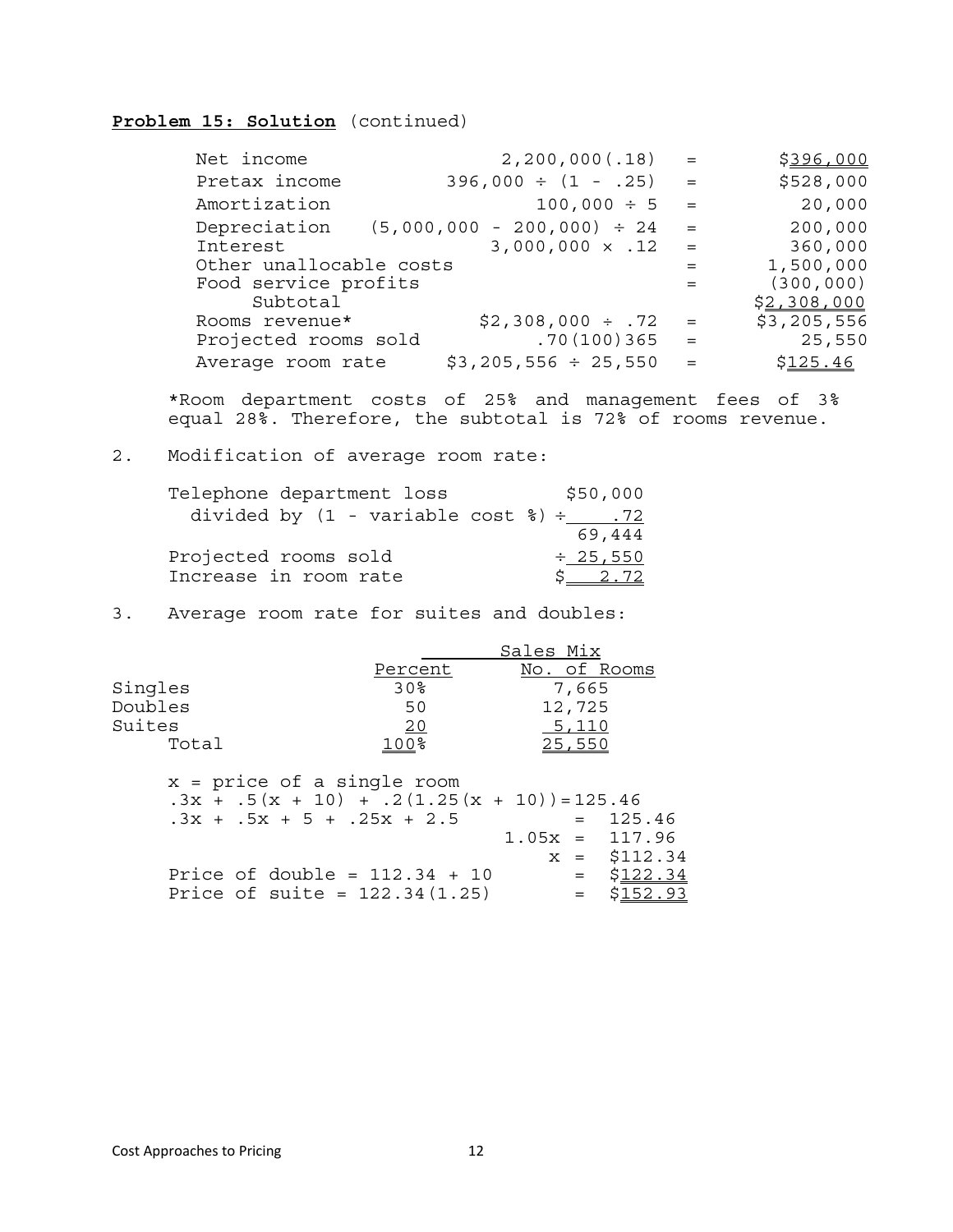## **Problem 16: Solution**

| 1.<br>profit | Sales Mix $#1$                                                  | <u>Total revenue</u>                                                          | Food cost                                                           | Gross                                                                        |
|--------------|-----------------------------------------------------------------|-------------------------------------------------------------------------------|---------------------------------------------------------------------|------------------------------------------------------------------------------|
|              | Chicken<br>Fish<br>Pork chops<br>Steak<br>Total                 | \$2,380<br>2,085<br>1,790<br><u>1,195</u><br>\$7,450                          | \$<br>712<br>729<br>716<br>597<br>\$2,754                           | \$1,668<br>1,356<br>1,074<br>598<br>\$4,696                                  |
|              | Food cost percentage = $2,754$ = $36.97\%$                      | 7,450                                                                         |                                                                     |                                                                              |
|              | Sales Mix #2<br>Chicken<br>Fish<br>Pork chops<br>Steak<br>Total | Total revenue<br>\$2,082.50<br>2,085.00<br>1,790.00<br>1,792.50<br>\$7,750.00 | Food cost<br>\$623.00<br>729.00<br>716.00<br>895.50<br>\$2,963.50   | Gross profit<br>\$1,459.50<br>1,356.00<br>1,074.00<br>897.00<br>\$4,786.50   |
|              | Food cost percentage = $2,963.50 = 38.24$                       | 7,750                                                                         |                                                                     |                                                                              |
|              | Sales Mix #3<br>Chicken<br>Fish<br>Pork chops<br>Steak<br>Total | Total revenue<br>\$595.00<br>1,042.50<br>2,237.50<br>5,975.00<br>\$9,850.00   | Food cost<br>\$178.00<br>364.50<br>895.00<br>2,985.00<br>\$4,422.50 | Gross profit<br>417.00<br>S.<br>678.00<br>1,342.50<br>2,990.00<br>\$5,427.50 |
|              | Food cost percentage = $4,422.50 = 44.90$ <sup>2</sup>          | 9,850                                                                         |                                                                     |                                                                              |
| 2.           | $Mix$ #3<br>Mixes $#1$ & $#2$<br>Difference                     | Gross Profit<br>Mix #1<br>\$5,427.50<br>4,696.00<br>731.50                    | $Mix$ #2<br>\$5,427.50<br>4,786.50<br>641.00                        |                                                                              |
|              | Average gross<br>profit                                         | 4.70                                                                          | 4.79                                                                |                                                                              |
|              | Additional meals                                                | 155.64                                                                        | 133.82                                                              |                                                                              |

3. Mix #3 results in \$641 more gross profit than the next best alternative.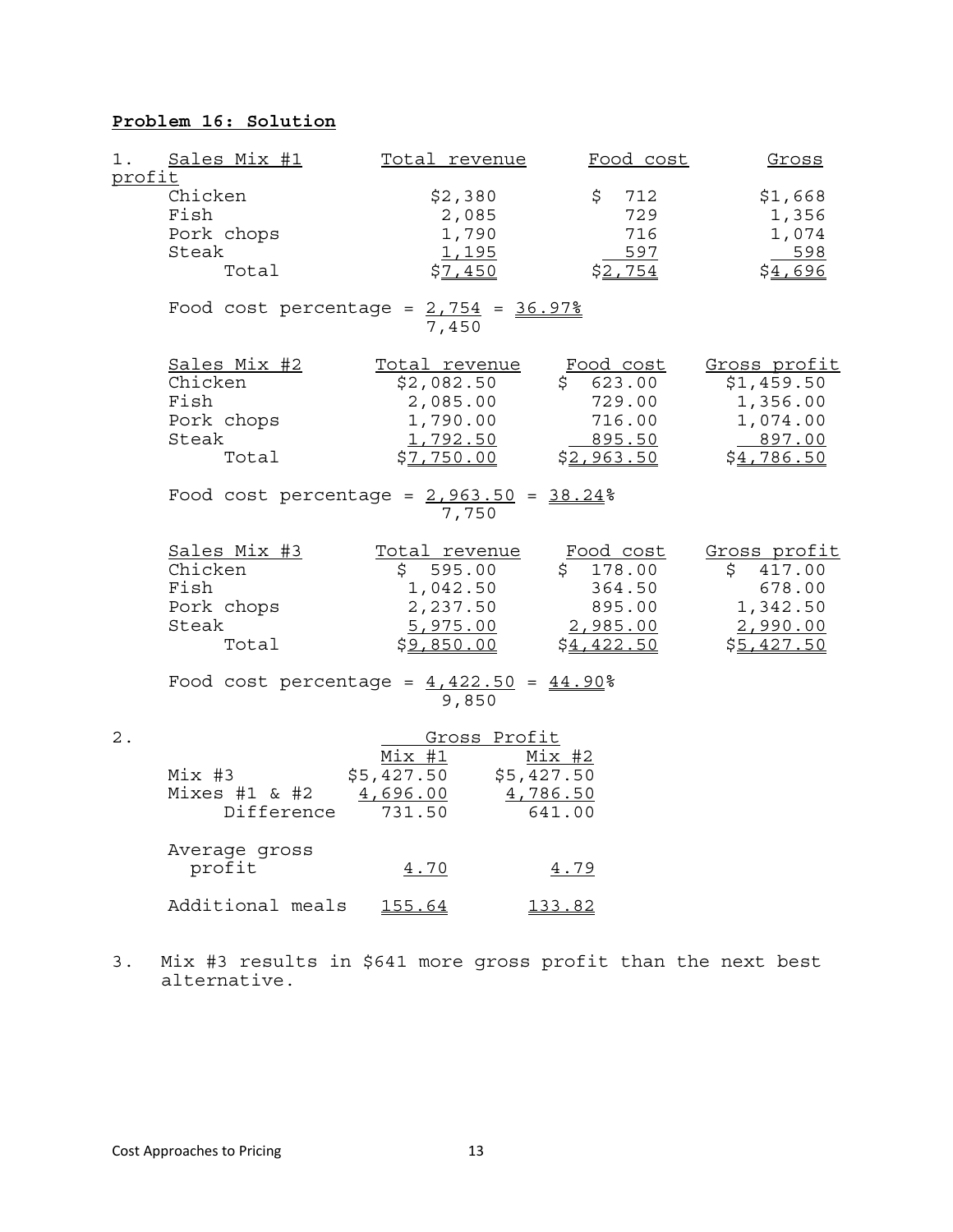### **Problem 17: Solution**

|                             |                  |                               | ALTERNATIVES        |                                            |                  |
|-----------------------------|------------------|-------------------------------|---------------------|--------------------------------------------|------------------|
|                             | #1               | #2                            | #3                  | #4                                         | #5               |
| Net Income                  | \$ 280,000       | $\ddot{\varsigma}$<br>300,000 | \$ 320,000          | \$__<br>340,000                            | \$ 360,000       |
| Pretax Income               | $$400,000^{(2)}$ | 428,571<br>\$                 | \$<br>457,143       | \$<br>485,714                              | \$<br>514,286    |
| Interest Exp.               | $960,000^{(3)}$  | 960,000                       | 1,040,000           | 1,120,000                                  | 1,120,000        |
| Other Fixed                 | 700,000          | 700,000                       | 700,000             | 700,000                                    | 700,000          |
| Charges<br>Undist. Oper.    | 3,000,000        | 3,000,000                     | 3,500,000           | 3,500,000                                  | 3,500,000        |
| Expenses<br>Food Dept. Inc. | (300, 000)       | (300, 000)                    | (400, 000)          | (450, 000)                                 | (450, 000)       |
| Telephone Dept.             | (10,000)         | (10, 000)                     | (10,000)            | (10,000)                                   | (10,000)         |
| Income<br>Room Dept. Exp.   | 1,067,625        | 1,149,750                     | 1,423,500           | <u>1,642,500</u>                           | <u>1,752,000</u> |
| Subtotal                    | 5,817,625        | 5,928,321                     | 6,710,643           | 6,988,214                                  | 7,126,286        |
| Management Fees             | <u>179,927</u>   | 183,350                       | 207,546             | 218,382                                    | <u>222,696</u>   |
| Room Sales                  | \$5,997,552      | \$6,111,672                   | \$6,918,189         | <u>\$7,279,390</u>                         | \$7,423,214      |
| Est. Rooms Sold             | <u>71,175</u>    | 76,650                        | <u>71,175</u>       | 82,125                                     | 87,600           |
| Avg. Daily Rate             | \$ 84.26         | \$<br>79.73                   | $\frac{5}{2}$ 97.20 | $\zeta$ . The set of $\zeta$<br>$88.64$ \$ | 84.74            |

#### NOTES:

- (1)Desired ROI times her investment  $$2,000,000 \times .14 = $280,000$
- $(2)$ Pretax income = net income divided by one minus the tax rate  $$280,000 \div (1 - .30) = $400,000$
- $^{(3)}$ Interest expense = amount of debt times the interest rate.  $$8,000,000 \times .12 = $960,000$

 $(4)$  Room dept. expense = no. of rooms times occupancy percent times days in year times variable costs per room sold  $300 \times .65 \times 365 \times 15 = $1,067,625$ 

 $(5)$ Subtotal divided by one minus the management fee percentage  $$5,817,625 \div .97 = $5,997,552$ 

 $^{(6)}$ Average daily rate = room sales divided by number of rooms sold  $$5,787,242 \div (300 \times .65 \times 365) = $81.31$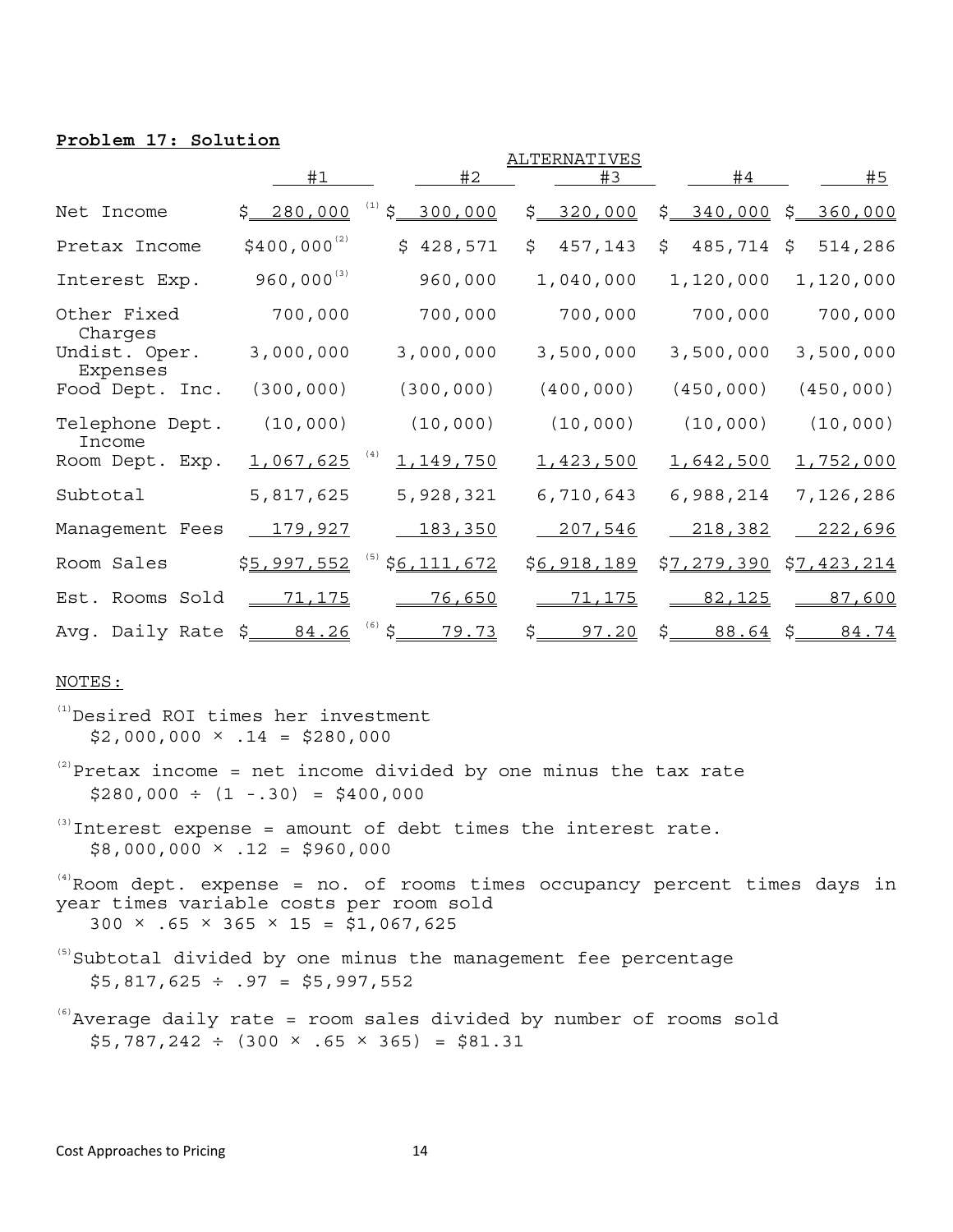# Problem 18: Solution

Part 1

|                            |                                       |                     |                             |                              |         |                                     | Menu Engineering Worksheet                                                                                          |            |                    |               |                               |          |
|----------------------------|---------------------------------------|---------------------|-----------------------------|------------------------------|---------|-------------------------------------|---------------------------------------------------------------------------------------------------------------------|------------|--------------------|---------------|-------------------------------|----------|
| Restaurant: Bobbie's Place |                                       |                     |                             |                              |         |                                     | Date:                                                                                                               |            |                    |               |                               |          |
|                            |                                       |                     |                             |                              |         |                                     | Meal Period:                                                                                                        |            | Recent month       |               |                               |          |
|                            |                                       |                     |                             |                              |         |                                     |                                                                                                                     |            |                    |               |                               |          |
| ŝ                          |                                       |                     |                             |                              |         |                                     |                                                                                                                     |            | Ë                  | Ē             | ©                             | Ê        |
|                            | <b>ED STARS</b><br>Dengton<br>Dengton | ⊙្ទឺ≩្ទ័ ៖          | <mark></mark> គ្នួខ្ទីខ្ទី  | ED En EN<br>Selling<br>Piece | ∈≣ิธินิ | ិទ្ធិ និង<br>ចិន្ត្រី               |                                                                                                                     | ាទ្ទិ៍ខ្ញុ | ξ                  | <b>MW%</b>    |                               |          |
| Menu Item Name             |                                       |                     |                             |                              |         |                                     | $\begin{array}{c}\n(H)\\ \mathsf{Menu} \\ \mathsf{Reveruuss} \\ \mathsf{(E^*B)}\quad \  \, \mathsf{I}\n\end{array}$ |            | Category           | Category      | Menu Item<br>Classification   | Decision |
| Sirloin Steak              | <b>942</b>                            | 20.17               | 3.00   9.95                 |                              |         |                                     | 6.95 720 2.388 1.668                                                                                                |            | سما                | Af.H          | Plowhorse                     |          |
| king Crab                  | SQ                                    | 4.20                | 6.00   15.95                |                              | $-9.95$ | 300                                 | 797.50 497.50                                                                                                       |            | High               | $L_{0}\omega$ | $P_{UZZ}$ le                  |          |
| Lobster                    | S                                     |                     |                             |                              |         | $5.04$   8.00   134.31   0.45   130 | $1,107$ $627$                                                                                                       |            | ふエ                 | سما           | $P_{V}$ zzle                  |          |
| <u>Rime</u> Rib            | <b>Soc</b>                            |                     |                             |                              |         |                                     | 25.21 4.25 N.50 10.25 1,275 4.350 3.075 High                                                                        |            |                    | エンプト          | $5$ tar                       |          |
| uhiterish                  | 0s                                    |                     | $6.72$   2.50   8.75   6.25 |                              |         | so                                  | ן סמר                                                                                                               | 500        | $L_{\bm{0}}\omega$ | سما           | log <sub>q</sub>              |          |
| <b>PERMITS</b>             | $\frac{80}{2}$                        | 5.13 5.75 2.45 6.70 |                             |                              |         | $550^{7}$                           | $2,241$ 1,206                                                                                                       |            | $\mathcal{L}_{0}$  | てんぞ           | Plowharse                     |          |
| hicken a la king           | 280                                   |                     | $23.53$ $2.60$ $8.50$       |                              | 5.90    | 728                                 | 2,380                                                                                                               | 1.652      | نىەر               | エット           | pladhorse                     |          |
|                            |                                       |                     |                             |                              |         |                                     |                                                                                                                     |            |                    |               |                               |          |
|                            |                                       |                     |                             |                              |         |                                     |                                                                                                                     |            |                    |               |                               |          |
|                            |                                       |                     |                             |                              |         |                                     |                                                                                                                     |            |                    |               |                               |          |
|                            |                                       |                     |                             |                              |         |                                     |                                                                                                                     |            |                    |               |                               |          |
|                            |                                       |                     |                             |                              |         |                                     |                                                                                                                     |            |                    |               |                               |          |
|                            | z                                     |                     |                             |                              |         |                                     | ÷                                                                                                                   | z          |                    |               |                               |          |
| Column Totals:             | 061'1                                 |                     |                             |                              |         |                                     | $4, 738$ 13, 960. 50 9, 225.50                                                                                      |            |                    |               |                               |          |
|                            |                                       |                     |                             |                              |         |                                     | $K = 1/3$                                                                                                           | $Q = M$    |                    |               | $Q = (100\%$ /items) $(70\%)$ |          |
| Additional Computations:   |                                       |                     |                             |                              |         |                                     | .3394                                                                                                               |            | 7.75               |               |                               |          |
|                            |                                       |                     |                             |                              |         |                                     |                                                                                                                     |            |                    |               |                               |          |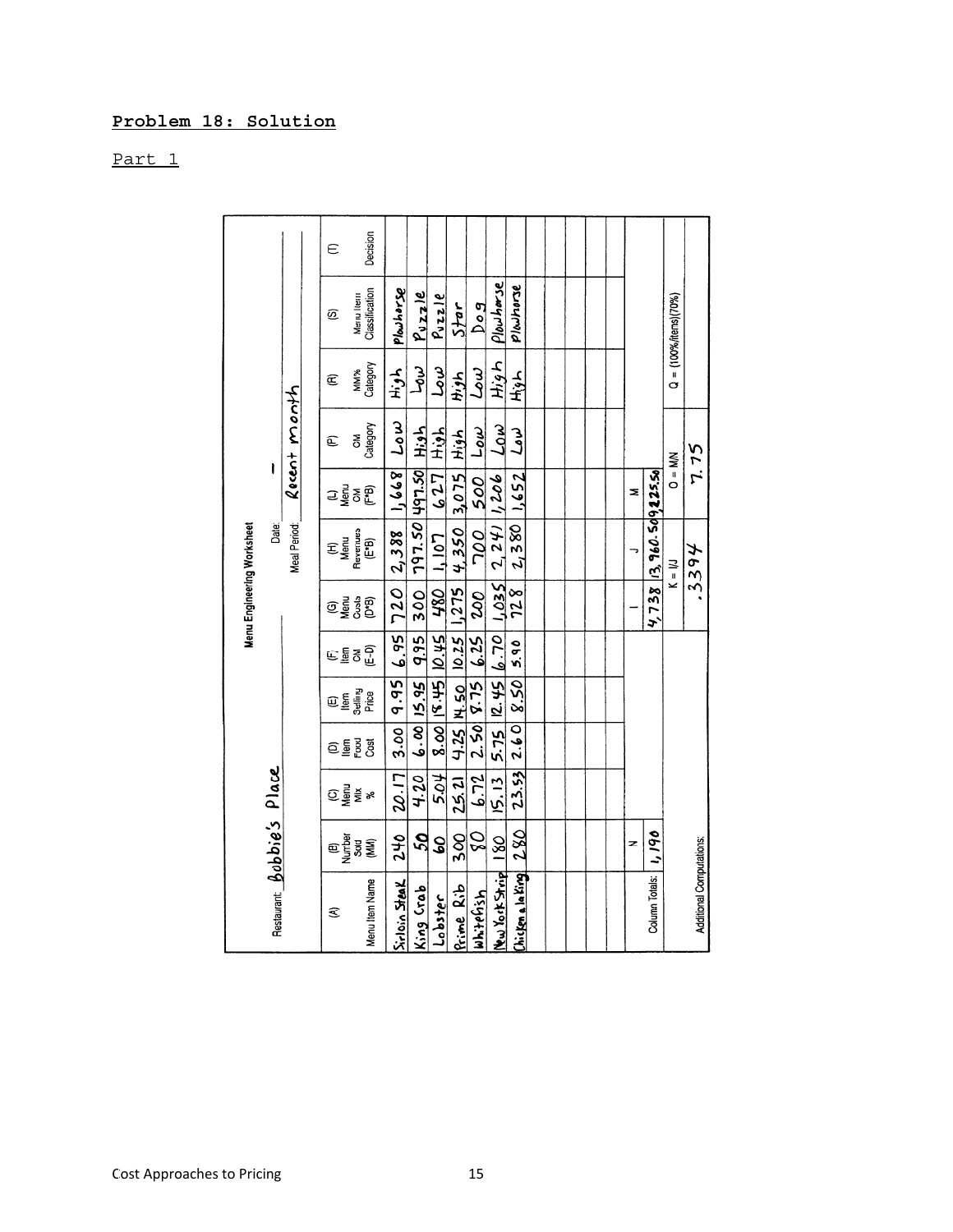### **Problem 18: Solution** (continued)

### Part 2

- ¾ Consider removing whitefish (the dog) from the menu.
- $\triangleright$  Consider raising the prices of the plowhorses: sirloin steak, New York strip, and chicken a la king--especially the chicken, since its CM is considerably lower than the other two plowhorses.
- ¾ Consider heavy promotion of the puzzles and the star.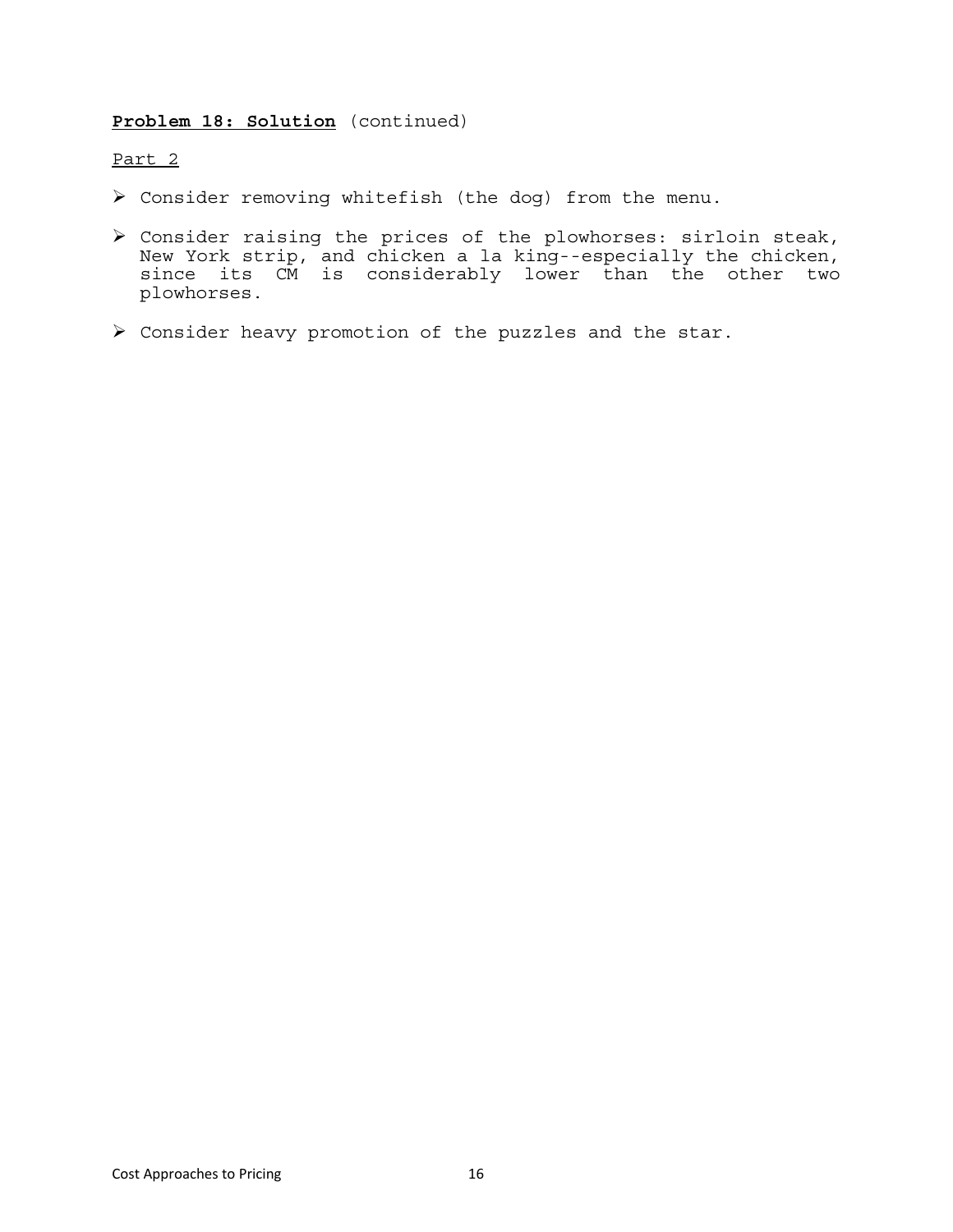## Problem 19: Solution

1. First menu engineering worksheet

|                                                                                                                                                 |                                                         | MENU                                                                     |                                                                    | MIX ANALYSIS                                                             |                                              |                                                                                 |                                                                                                                  |
|-------------------------------------------------------------------------------------------------------------------------------------------------|---------------------------------------------------------|--------------------------------------------------------------------------|--------------------------------------------------------------------|--------------------------------------------------------------------------|----------------------------------------------|---------------------------------------------------------------------------------|------------------------------------------------------------------------------------------------------------------|
| Item Name                                                                                                                                       | МM<br>Count                                             | % MM<br>Share                                                            | Group<br>Rank                                                      | % CM<br>Share                                                            | Contr.<br>Margin Rank                        | Group                                                                           | Menu<br>Class                                                                                                    |
| Hamb. Deluxe<br>Cheese Deluxe<br>Turkey Sandwich<br>Ham & Cheese<br>Eqq Salad Sand.<br>Fishwich<br>Pizzaburger<br>Chicken Delight<br>Taco Salad | 180<br>120<br>80<br>220<br>50<br>80<br>100<br>140<br>60 | 15.93<br>10.62<br>7.08<br>19.47<br>4.42<br>7.08<br>8.85<br>12.39<br>5.31 | High<br>High<br>High<br>High<br>Low<br>High<br>High<br>High<br>Low | 15.89<br>11.21<br>6.14<br>25.61<br>3.65<br>6.55<br>5.50<br>14.87<br>3.68 | 3.45<br>3.00<br>2.85<br>3.20<br>2.15<br>2.40 | Low<br>3.65 High<br>Low<br>4.55 High<br>Low<br>Low<br>Low<br>$4.15$ High<br>Low | Plowhorse<br>**Star**<br>Plowhorse<br>**Star**<br>$<<$ Doq>><br>Plowhorse<br>Plowhorse<br>**Star**<br>$<<$ Doq>> |
| Chef Salad                                                                                                                                      | 100                                                     | 8.85                                                                     | High                                                               | 6.91                                                                     | 2.70                                         | Low                                                                             | Plowhorse                                                                                                        |

#### MENU ENGINEERING SUMMARY

| Total sales level           | 5,558.50 |
|-----------------------------|----------|
| Potential food cost         | 1,650.00 |
| Food cost percentage        | 29.68    |
| Total demand factor         | 1130     |
| Menu contribution margin    | 3,908.50 |
| Average contribution margin | 3.46     |

| $\mathbf{\tilde{x}}$ |                    | ×       |                         | $\pmb{\times}$ |
|----------------------|--------------------|---------|-------------------------|----------------|
| $\star$              | PLOWHORSE          | *       | STAR                    | *              |
| $\star$              |                    | $\star$ |                         | $^\star$       |
| $\star$              | Hamburger Deluxe   | $\star$ | Cheese Deluxe           | $^\star$       |
| $\star$              | Turkey Sandwich    | $\star$ | Ham & Cheese            | $^\star$       |
| $\star$              | Fishwich           | $\star$ | Chicken Delight         | $^\star$       |
| $\star$              | Pizzaburger        | $\star$ |                         | $^\star$       |
| $\star$              | Chef Salad         | $\star$ |                         | *              |
| $\star$              |                    | $\star$ |                         | *              |
|                      |                    |         | *********************** |                |
| $\star$              |                    | $\star$ |                         | *              |
| $\star$              | DOG                | $\star$ | PUZZLE                  | *              |
| $\star$              |                    | $\star$ |                         | $^\star$       |
| $\star$              | Egg Salad Sandwich | $\star$ |                         | $^\star$       |
| $\star$              | Taco Salad         | *       |                         | *              |
| $\star$              |                    | $\star$ |                         | *              |
| $\star$              |                    | *       |                         |                |
|                      |                    |         |                         |                |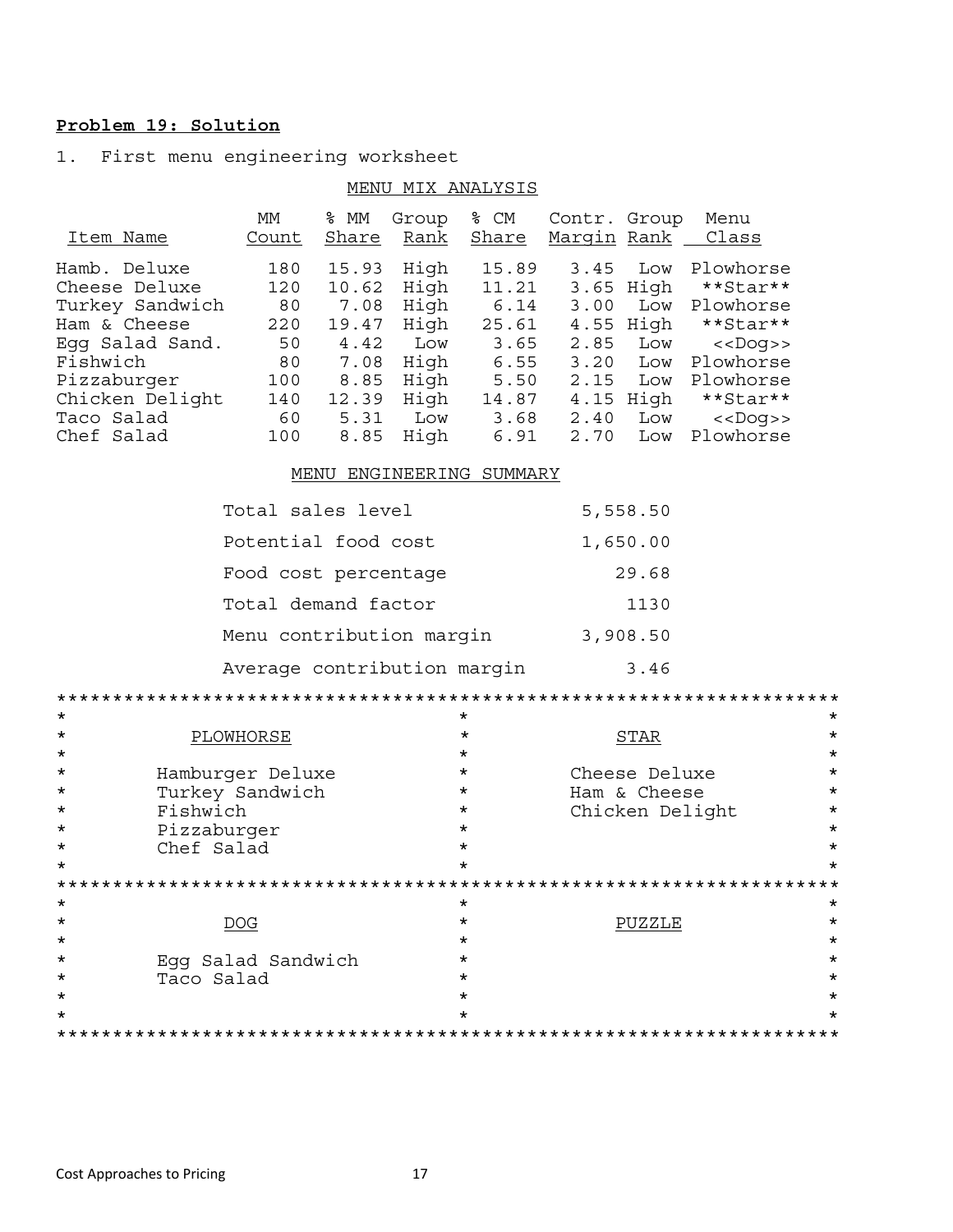### **Problem 19: Solution** (continued)

#### 2. Number sold

|                     | Original |                | Revisions                |                   |   |   | Revised |
|---------------------|----------|----------------|--------------------------|-------------------|---|---|---------|
| Items               | Count    | Α              | $\underline{\mathbf{B}}$ | <u>C</u>          | D |   | Count   |
| Hamb. Deluxe        | 180      | 8              |                          | $\left( 9\right)$ |   |   | 179     |
| Cheeseburg. Deluxe  | 120      | 6              |                          |                   |   |   | 126     |
| Turkey Sandwich     | 80       | 4              |                          | (4)               |   |   | 80      |
| Ham & Cheese on Rye | 220      | 10             |                          |                   |   |   | 230     |
| Egg Salad Sandwich  | 50       | (50)           |                          |                   |   | 0 |         |
| Fishwich            | 80       | 4              |                          | (4)               |   |   | 80      |
| Pizzaburger         | 100      | 5              |                          | 5)                |   |   | 100     |
| Chicken Delight     | 140      | 6              |                          |                   |   |   | 146     |
| Taco Salad          | 60       | 2              |                          |                   |   |   | 62      |
| Chef Salad          | 100      | $\overline{5}$ |                          | (5)               |   |   | 100     |
| Total               | ,130     |                |                          | 27                |   |   | .103    |

#### Revisions

A - Egg Salad Sandwich dropped once it contributed only \$142.50 to

total gross profits.

B - None, since there are no puzzles.

C - Decreased original count of plowhorses by 5%.

D - No change in number of items sold.

| Prices              | Original | Revised     |         | Revised |  |
|---------------------|----------|-------------|---------|---------|--|
|                     | Price    | $\subseteq$ | D       | Price   |  |
| Puzzles             |          |             |         |         |  |
| None                |          |             |         |         |  |
| Plowhorses          |          |             |         |         |  |
| Hamburger Deluxe    | \$4.95   | $+.25$      |         | \$5.20  |  |
| Turkey Sandwich     | 4.25     | $+, 21$     |         | 4.46    |  |
| Fishwich            | 4.50     | $+ .23$     |         | 4.73    |  |
| Pizzaburger         | 3.00     | $+ .15$     |         | 3.15    |  |
| Chef Salad          | 3.95     | $+, 20$     |         | 4.15    |  |
| Stars               |          |             |         |         |  |
| Cheeseburger Deluxe | 5.25     |             | $+.20$  | 5.45    |  |
| Ham & Cheese        | 6.25     |             | $+ .20$ | 6.45    |  |
| Chicken Delight     | 6.25     |             | $+, 20$ | 6.45    |  |

#### Revisions

C - Prices of plowhorses increased 5%.

D - Prices of stars increased to next \$X.45.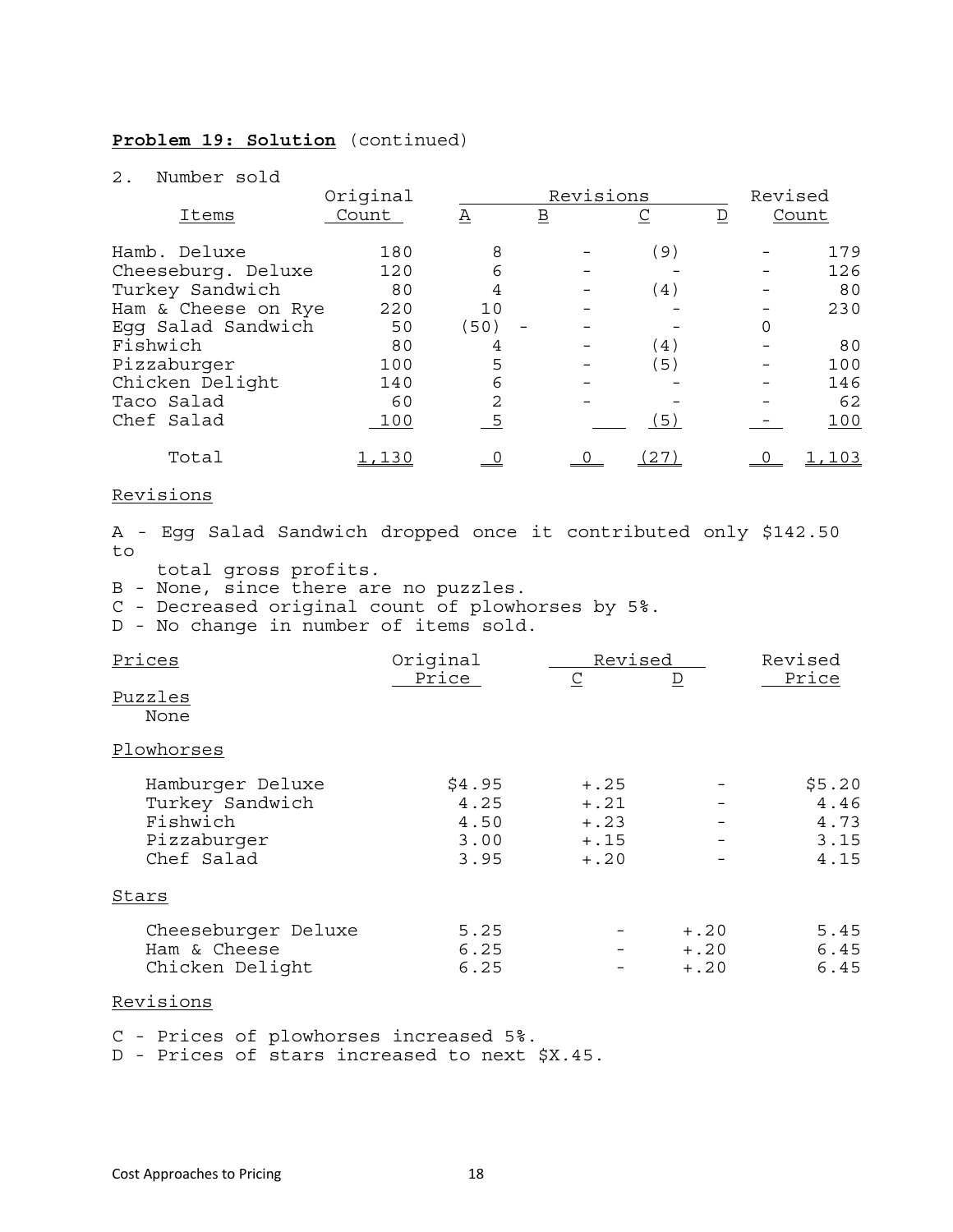## Problem 19: Solution (continued)

Second menu engineering worksheet

### MENU MIX ANALYSIS

|                                | МM                       | % MM      | Group       | % CM                | Contr. Group       |                 | Menu                                     |          |
|--------------------------------|--------------------------|-----------|-------------|---------------------|--------------------|-----------------|------------------------------------------|----------|
| Item Name                      | Count                    | Share     | <u>Rank</u> | <u>Share</u>        | <u>Marqin</u> Rank |                 | Class                                    |          |
|                                |                          |           |             |                     |                    |                 |                                          |          |
| Hamb. Deluxe                   | 179                      | 16.23     | High        | 16.25               |                    | 3.70 High       | **Star**                                 |          |
| Cheese Deluxe                  | 126                      | 11.42     | High        | 11.90               |                    | 3.85 High       | **Star**                                 |          |
| Turkey Sand.                   | 80                       | 7.25      | High        | 6.30                |                    |                 | 3.21 Low Plowhorse                       |          |
| Ham & Cheese                   | 230                      |           | 20.85 High  | 26.81<br>6.73       | 4.75 High          |                 | **Star**                                 |          |
| Fishwich                       | 80                       | 7.25 High |             | 5.64                |                    |                 | 3.43 Low Plowhorse<br>2.30 Low Plowhorse |          |
| Pizzaburger<br>Chicken Delight | 100<br>146               |           | 9.07 High   | 15.59               |                    |                 | **Star**                                 |          |
| Taco Salad                     | 62                       | 5.62 Low  | 13.24 High  | 3.65                | 4.35 High          | 2.40 Low        | $<<$ Dog>>                               |          |
| Chef Salad                     | 100                      |           | $9.07$ High | 7.12                |                    | 2.90 Low        | Plowhorse                                |          |
|                                |                          |           |             |                     |                    |                 |                                          |          |
|                                | MENU                     |           |             | ENGINEERING SUMMARY |                    |                 |                                          |          |
|                                | Total Sales Level        |           |             |                     |                    | 5,709.40        |                                          |          |
|                                | Potential Food Cost      |           |             |                     |                    | 1,634.40        |                                          |          |
|                                | Food Cost Percentage     |           |             |                     |                    | 28.63           |                                          |          |
|                                |                          |           |             |                     |                    |                 |                                          |          |
|                                | Total Demand Factor      |           |             |                     |                    | 1103            |                                          |          |
|                                | Menu Contribution Margin |           |             |                     |                    | 4,075.00        |                                          |          |
| Average Contribution Margin    |                          |           |             |                     |                    | 3.69            |                                          |          |
|                                |                          |           |             |                     |                    |                 |                                          |          |
| $^\star$                       |                          |           |             | $\star$             |                    |                 |                                          | $^\star$ |
| *                              | PLOWHORSE                |           |             | $^\star$            |                    | <b>STAR</b>     |                                          | $^\star$ |
| $^\star$                       |                          |           |             | $\star$             |                    |                 |                                          | $^\star$ |
| *                              | Turkey Sandwich          |           |             | $\star$             |                    | Hamb. Deluxe    |                                          | $^\star$ |
| Fishwich<br>*                  |                          |           |             | $\star$             |                    | Cheese Deluxe   |                                          | $\star$  |
| *                              | Pizzaburger              |           |             | $\star$             |                    | Ham & Cheese    |                                          | $\star$  |
| Chef Salad<br>*                |                          |           |             | $\star$             |                    | Chicken Delight |                                          | $\star$  |
| $^\star$                       |                          |           |             | $\star$             |                    |                 |                                          | $\star$  |
| *                              |                          |           |             | $\star$             |                    |                 |                                          | $\star$  |
|                                |                          |           |             |                     |                    |                 |                                          |          |
| $\star$                        |                          |           |             | $\star$             |                    |                 |                                          | $^\star$ |
| $^\star$                       | $\overline{DOG}$         |           |             | $\star$             |                    | <b>PUZZLE</b>   |                                          | *        |
| *                              |                          |           |             | *                   |                    |                 |                                          | *        |
| Taco Salad<br>*                |                          |           |             | *<br>*              |                    |                 |                                          | *        |
| *<br>*                         |                          |           |             | *                   |                    |                 |                                          | *<br>*   |
| *                              |                          |           |             | *                   |                    |                 |                                          | *        |
| *                              |                          |           |             | *                   |                    |                 |                                          | *        |
|                                |                          |           |             |                     |                    |                 |                                          |          |